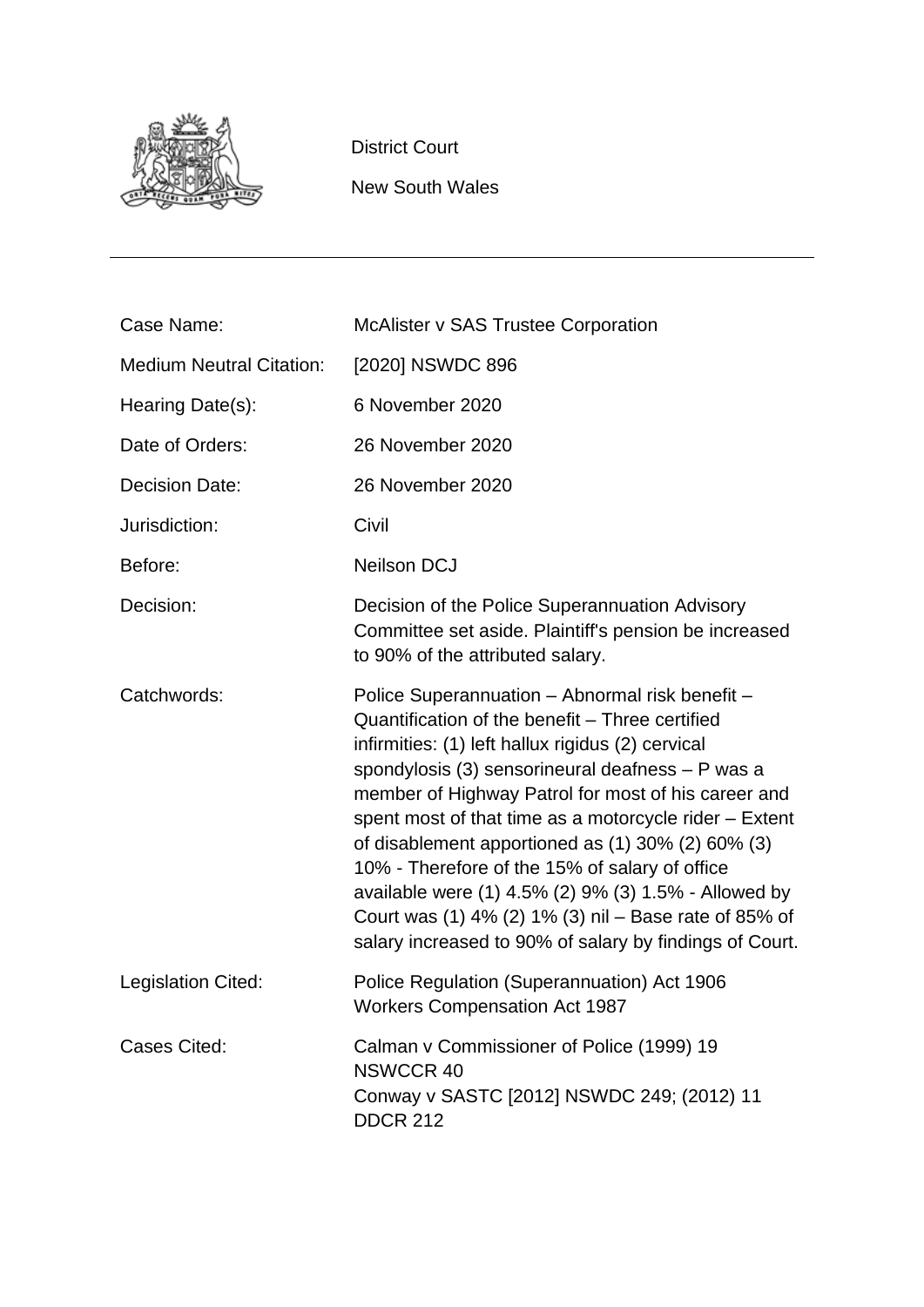|                                 | Green v SASTC [2013] NSWDC 200<br>SASTC v Green [2014] NSWCA 289      |
|---------------------------------|-----------------------------------------------------------------------|
| Category:                       | Principal judgment                                                    |
| Parties:                        | Plaintiff – Geoffrey McAlister<br>Defendant - SAS Trustee Corporation |
| Representation:                 | Counsel:<br>Plaintiff – M. Hammond<br>Defendant – T. Ower             |
|                                 | Solicitors:<br>D. Cabal (Carrol & O'Dea)<br>L. Doyle (SASTC)          |
| File Number(s):                 | RJ00424/19                                                            |
| <b>Publication Restriction:</b> | Nil.                                                                  |

# **JUDGMENT**

- 1 HIS HONOUR: The plaintiff is a former senior constable of police. He was attested as a probationary constable of police on 25 August 1975 and thereupon became a contributor to the Police superannuation fund established under the *Police Regulation (Superannuation) Act 1906* ("the Act"). A year after being sworn as a probationary constable of police he was appointed a constable of police. The plaintiff initially performed general duties at Blacktown Police Station, but on 15 May 1977 was assigned to Highway Patrol duties, based in the Traffic Branch at North Sydney Police Station. He was later transferred to the Highway Patrol at Penrith and subsequently other places in Western Sydney.
- 2 The plaintiff last worked in November 2016 and went on sick report. He had made, on 11 August 2016, an application for discharge from the New South Wales Police on the ground of incapacity for work. The Police Superannuation Advisory Committee (PSAC) on 19 January 2017 certified that the plaintiff was incapable of performing the duties of his office on account of the infirmities of "hallux rigidus of the left great toe, cervical spondylosis and bilateral highfrequency sensorineural hearing loss".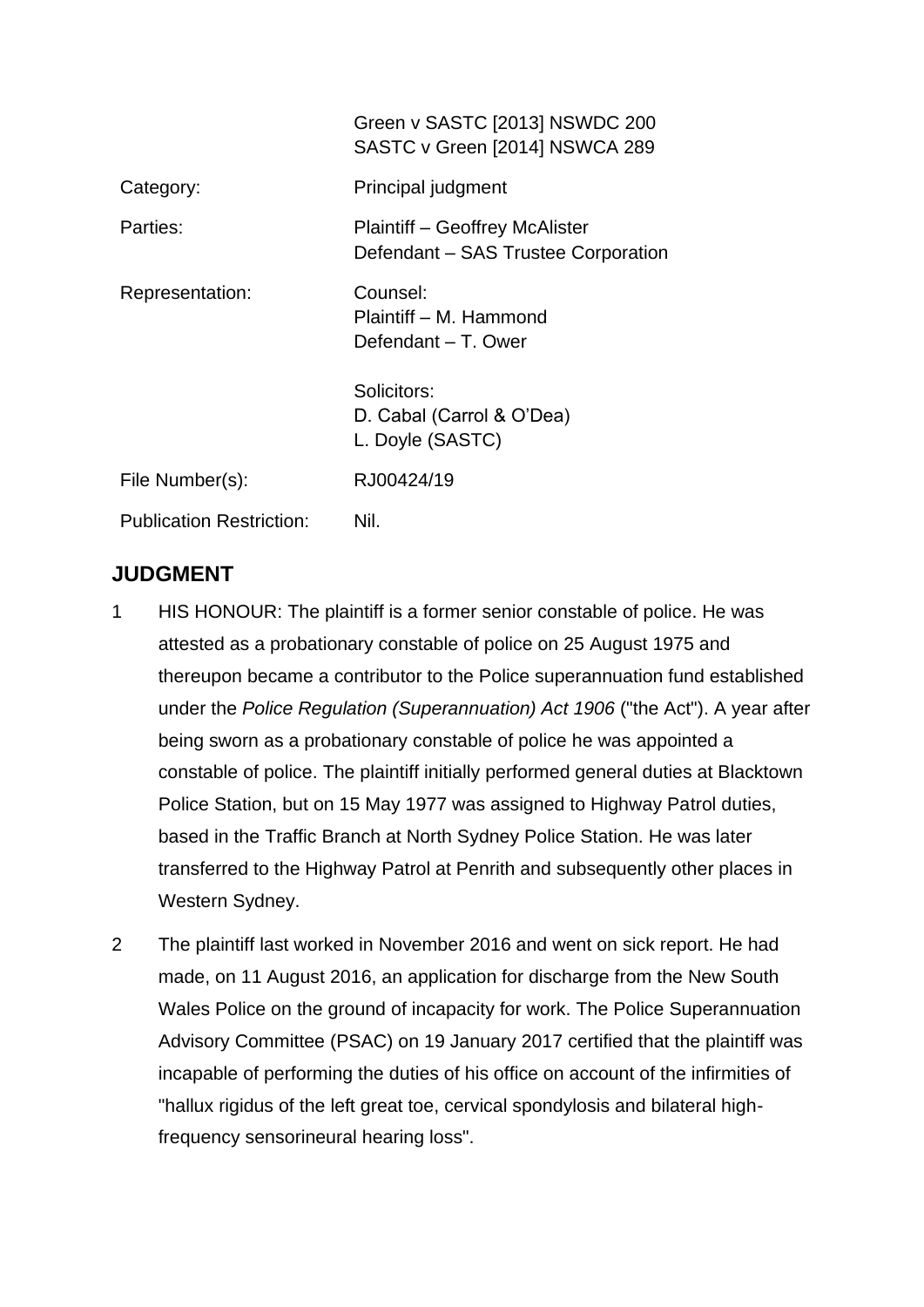- 3 On 31 January 2017 the Commissioner of Police certified that the plaintiff had injured his neck on 16 June 2015 and he had injured his left great toe on 22 July 1983 and 7 December 1990 and that he is suffering from a hearing loss which was notified on 4 September 2015. As a result of those certifications the plaintiff was medically discharged from the NSW Police on 9 February 2017 and was awarded a "hurt on duty" pension for the three infirmities to which I have referred.
- 4 In a subsequent decision PSAC determined that the plaintiff was totally incapacitated for work. The plaintiff then made an application for a benefit under s 10(1A) of the Act and on 30 May 2019 PSAC on behalf of the defendant determined to increase the plaintiff's HOD pension to 88% of the attributed salary of his office because in the opinion of PSAC the plaintiff was hurt on duty because he was required to be exposed to risk to which members of the general workforce would not normally be required to be exposed in the course of their employment, the test set out under s 10(1A)(c) of the Act.
- 5 Considering himself aggrieved by that decision, the plaintiff made an application to this Court by statement of claim filed on 4 December 2019. The hearing of this matter was conducted on Friday 6 November 2020, but so many documents were tendered that, by the end of the working day, I had no opportunity to give judgment. A problem was that in the following two weeks I was sitting on circuit in Lismore, hence I have listed the matter for judgment today. The reason or reasons which led PSAC to fix the plaintiff's entitlement under s 10(1A)(c) at 88% are not before me. I shall deal with each of the infirmities separately.

# **Left hallux rigidus**

6 The first infirmity has been specified as "hallux rigidus" of the left great toe. That is a pleonastic title. "Hallux" is the anatomical word for the great toe. It is merely necessary to certify left hallux rigidus. 'Rigidus' just means rigid or fixed, so that it just means a condition of having a fixed or rigid great toe. The cause of the great toe problem is clear to me. It is the event of 22 July 1983. On 25 July 1983, the plaintiff completed a report of injury form. It can be found in exhibit LL, p 19. It tells me that on 22 July 1983 at approximately 1pm the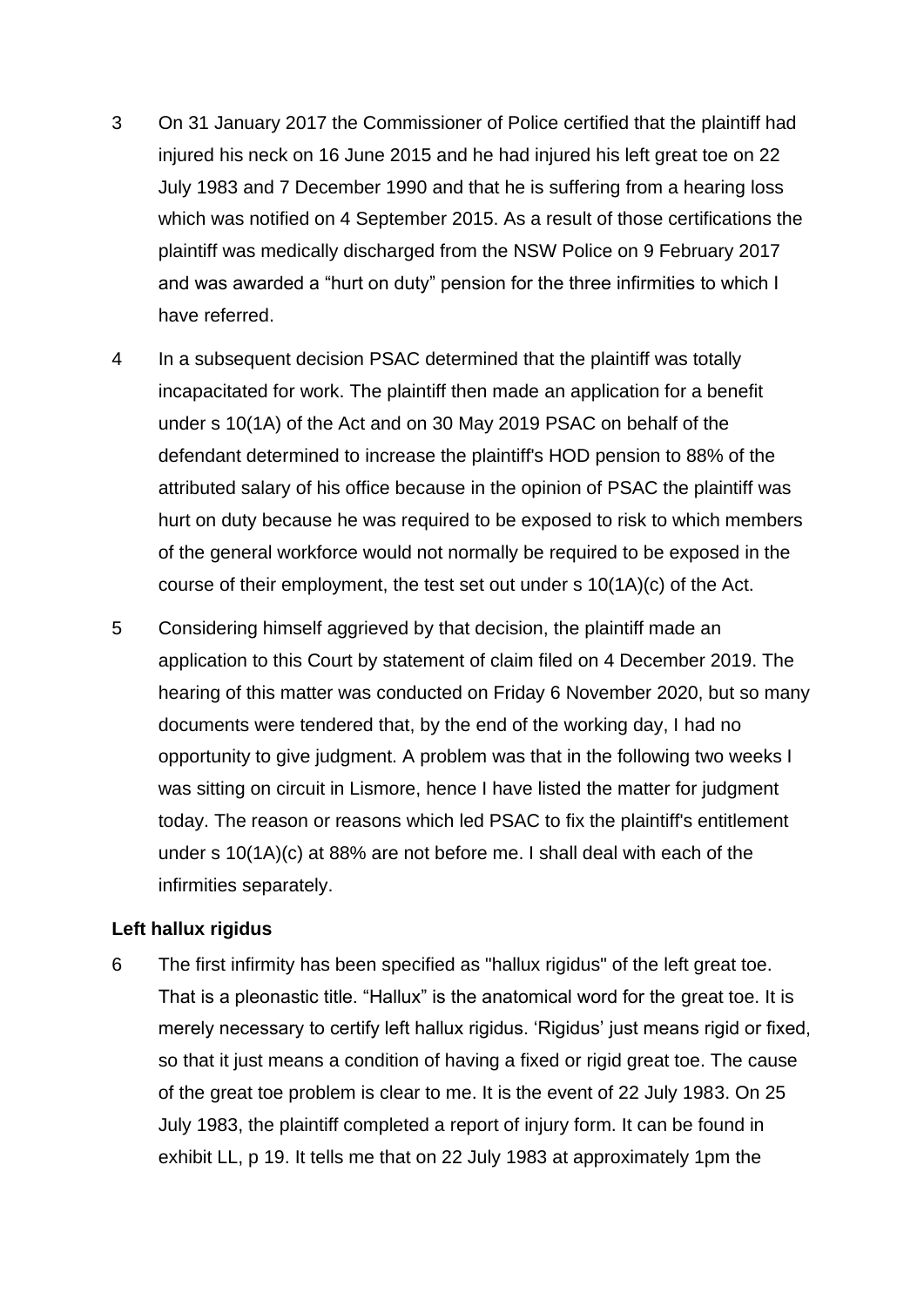plaintiff was riding an unregistered motorcycle in the dirt section of the track at the Saint Ives Driver Training Centre as part of his involvement in High Speed Cycle course number 425. The claim form goes on to say this:

"I negotiated a right-hand bend of the front wheel of the cycle, lost traction in the sand causing me to fall off the cycle and in so doing, the cycle fell heavily on my left foot."

The description contains a patent error. The bend was a left-hand bend. The plaintiff clearly made a mistake often made by medical practitioners which leads to a cause of action for professional negligence.

7 On 27 October 1983, the plaintiff made a further report. It contains this matter:

"1. On Monday, 18 July 1983 I attended a high-speed motorcycle course at Saint Ives Driver Training School, the course concluding on 12 August 1983. The hours of duty were 7.30am to 2pm, Monday to Friday.

2. On Friday, 22 July 1983, I was riding a Departmental trail bike along a dirt track, under the supervision of Senior Constable Baldwyn. Whilst negotiating a left-hand bend, the front wheel slid in the sand, causing me to lose control of the motor cycle. I attempted to regain control, but I was unable to do so and as a result, I fell with the motorcycle to the ground. I landed on my left side and the cycle fell on my left foot. I felt a sharp pain to the heel and front of my foot. I took off my left police issue boot and found a graze to my heel and slight swelling and tenderness to the joint of my big toe.

3. The incident was witnessed by Senior Constable Baldwyn, who shortly after made an entry on the occurrence pad at the training centre, entry number 83/21.

4. I did not seek medical attention at the time, as it was considered that it was only bruising, and the swelling would go down. Fortunately, the pain to the joint went after a couple of days, but the swelling remained. I did not go off on sick report as a result of injury.

5. On 5 September 1983 I attended the First Class Constables course, which is held at the Police Academy, Elizabeth Street, Redfern. The course is a one-month course. I had to walk about one kilometre a day from the railway station at Redfern to the Academy over that period of time and I found that the pain returned to the joint of my left foot.

6. On 11 October 1983, whilst on annual leave, I attended my local doctor, Dr Andrew Csillag of 88 Oxford Street, Cambridge Park, for examination of the injury. On the same day I went to Castlereagh Street, Penrith and had the foot x-rayed. The doctor informed me that the joint is normal and gave me medication to remedy the situation..."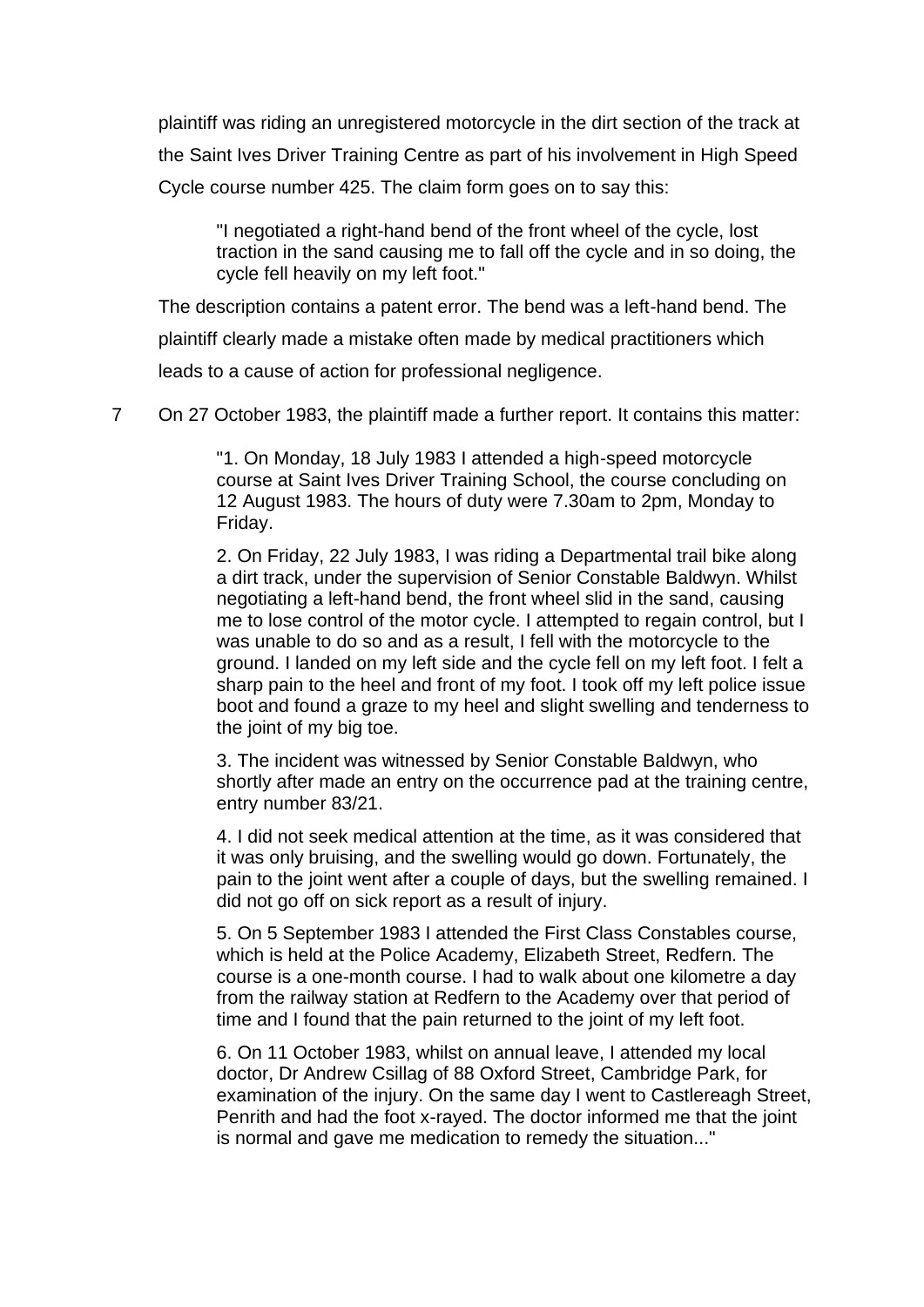The same document was also tendered in the defendant's case and is exhibit 1.

- 8 A handwritten report from Dr Csillag tells me that the plaintiff consulted him on 11 October 1983 and gave him a history consistent with what I have quoted. Dr Csillag refers to the x-ray as being "normal", but there are subsequent views which indicate otherwise.
- 9 In addition to relying on the event of 22 July 1983, the plaintiff also relies on the event certified by the Commissioner of Police, that of 2 December 1990. Exhibit 2 is a report of injury made by the plaintiff on P124b form. That says that on Friday, 7 December 1990 the plaintiff was working at the Mt Druitt Police Station. By that time he had been appointed a Senior Constable of Police. The narrative in Exhibit 2 continues thus:

"An offender was seen exceeding the speed limit, the offending vehicle stopped prior to radar stop vehicle. Senior Constable Hedges, approached the offender and a foot pursuit ensued. I then assisted Senior Constable Hedges in the arrest of the offender. During the struggle the offender was forced to the ground and his arms forced behind his back. I was leaning on my left knee with my toes hard to the ground. The offender was then pulled up from the ground after being handcuffed and I felt a twinge in my lower back. I then drove back to the police station. Upon arrival at the station I alighted from the police vehicle and when I stood up I felt a sharp pain from my big toe knuckle of my left foot (recurrence of previous HOD injury)."

10 There is a further description contained on p 23 of exhibit LL. The important thing is the time of the onset of pain. That document contains this matter. It is a report bearing the date 17 December 1990:

> "3. A strugglers you between the offender, Hedge and myself. The offender was forced to the ground, face first. The arms of the offender were forced behind him and handcuffs placed on his wrists. I was over the top of the offender, leaning on my left knee and my left knee and my left foot was pointing to the ground. At the time I had pressure on that foot. The offender was pulled up off the ground once the handcuffs were placed on his wrists.

> 4. The offender was then placed into the rear of the police vehicle and conveyed to the Mount Druitt Police Station. I returned in another police vehicle. Upon my return I parked the vehicle and got out. I stood up and felt a sharp pain coming from the knuckle of my left big toe. I had difficulty walking from the police vehicle to the rear entrance of the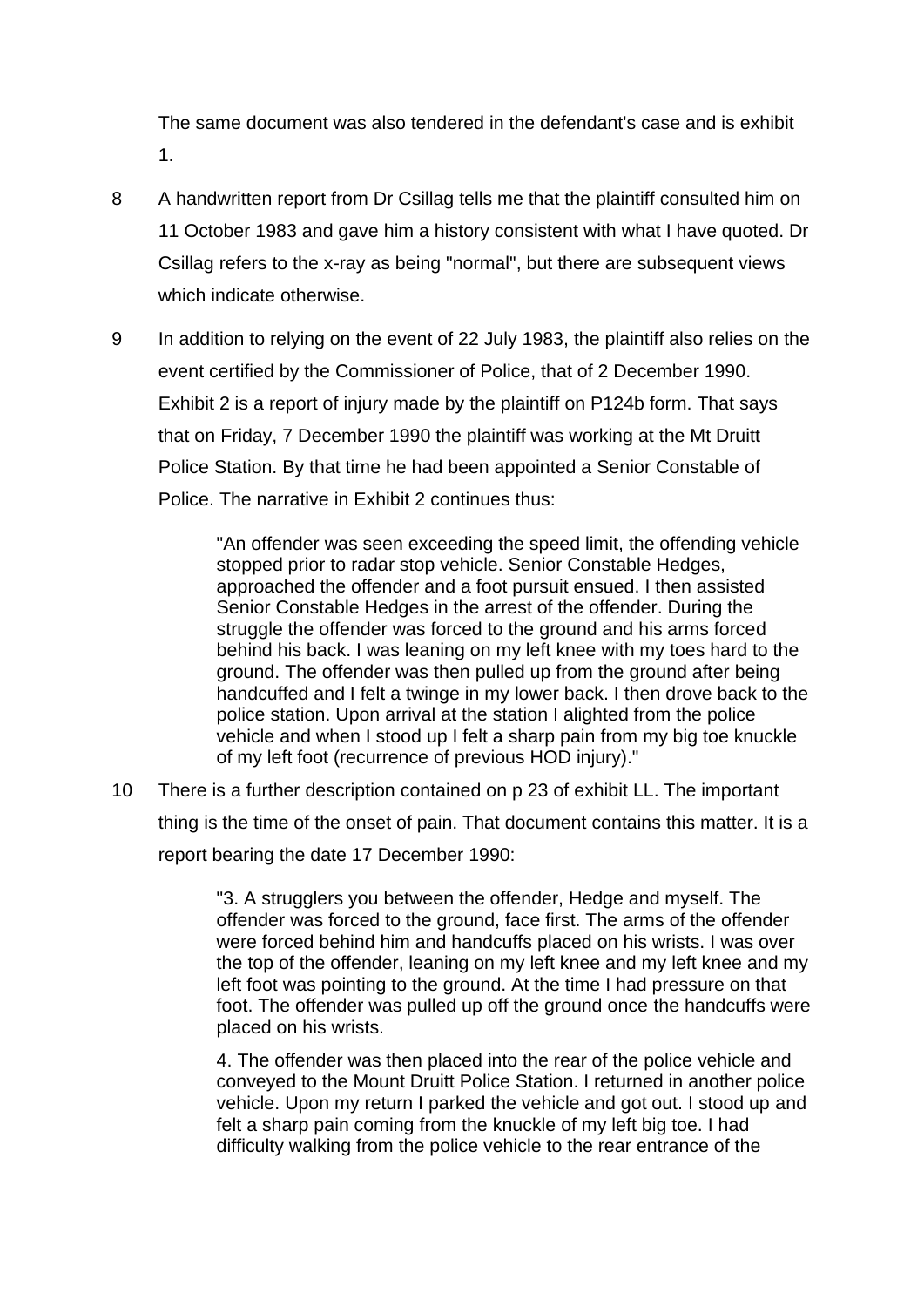police station. I removed my boot, but the pain still remained, but not as intense.

5. Also as a result of the arrest I sustained some pain in the lower back region when the offender was pulled up off the ground at the scene.

6. I attended on the 8 December 1990 and consulted my local doctor in relation to the injuries. I was issued a certificate for three days with trauma to the left big toe. I was also given a referral to have the toe xrayed. I attended 109 Lethbridge Street Penrith and had the left big toe x-rayed...[The plaintiff recited the x-ray report]...

7. I have suffered periodic pain to this injury but has not been severe enough to cause any time off work, until now. Whilst working and during everyday living, I do suffer from varying degrees of pain and discomfort as a result of the injury. But at this stage, the injury doesn't appear to be affecting my duties."

Other records in exhibit LL tell me the plaintiff was off work for three days between 8 December and 11 December 1990 and that the Commissioner of Police accepted that that was because the plaintiff was hurt on duty.

- 11 The question is when was the "injury" or the "hurt" to the left hallux received? If one has a persisting injury, which the plaintiff clearly had since 22 July 1983, seven years earlier, then the mere fact of standing up on the toe when it had not been weight bearing might be enough to trigger off some symptoms or cause an aggravation. Clearly there was an aggravation, but it persisted for only three days. The x-ray report makes it clear that there was longstanding pathology, but no recent pathological change, such as fresh fracture or like. Everything points to this being a continuing problem and that what occurred when the plaintiff stood up, after getting out of his car on 7 December 1990 is merely a temporary aggravation, a demonstration of the underlying pathology.
- 12 It should also be noted that in addition to putting in a claim for an injury to his left foot, the plaintiff also made a claim for a recurrence in an event that occurred on Thursday, 14 March 1991 when was off work. He went to a motorcycle repair shop at Penrith to have his personal motor cycle inspected for registration. Whilst he was there, he knelt down to check the adjustment of the front brake and when he stood up he felt a sharp pain in his left great toe. That clearly did not arise out of or in the course of his employment, but in accordance with the decision of the High Court of Australia in *Calman v Commissioner of Police* (1999) 19NSWCCR 40, it would still be compensable,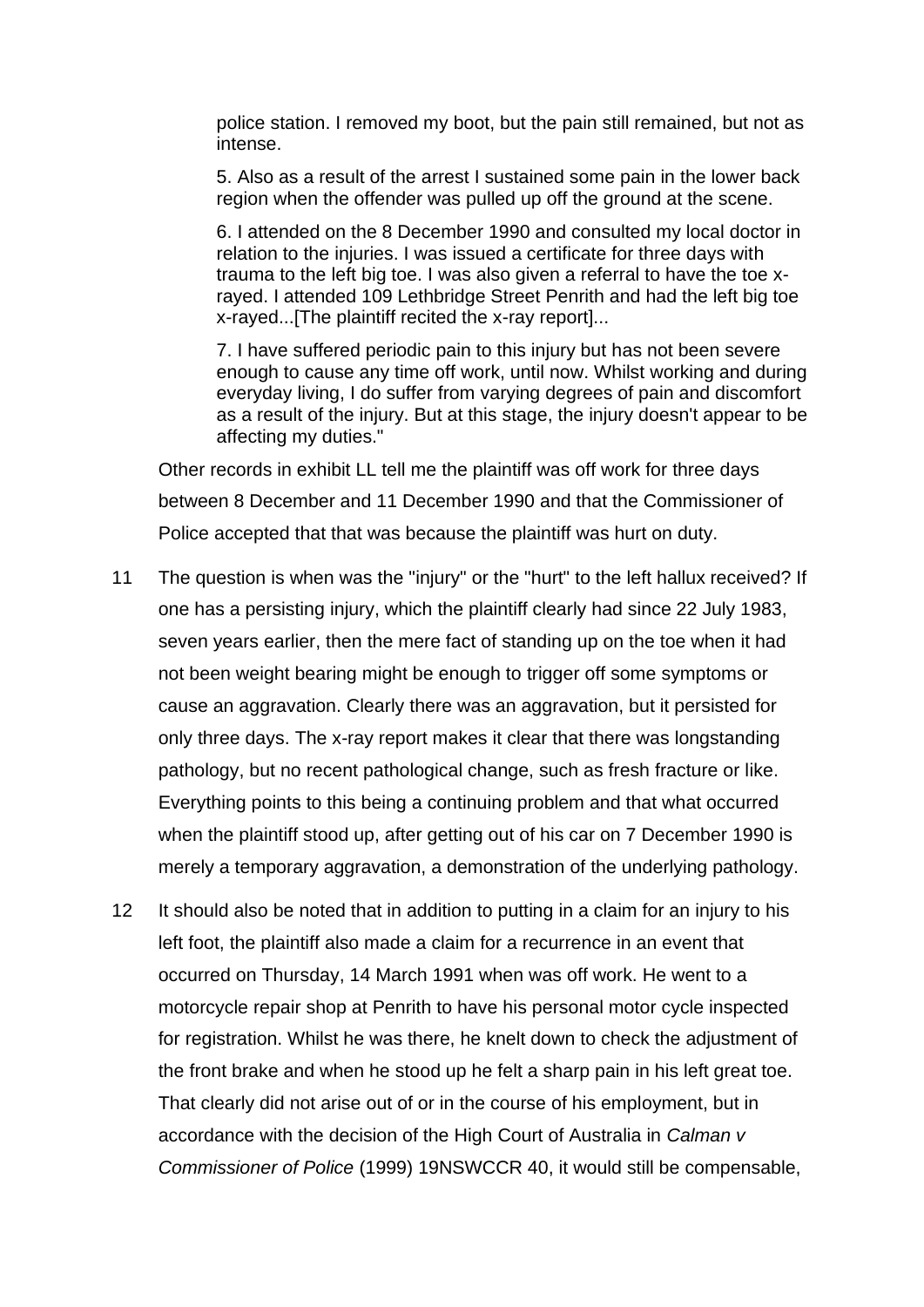because the aggravation or the like of a pre-existing work-related condition remains compensable even if the circumstance of aggravation or the like was not directly duty caused.

- 13 The plaintiff also reported a similar incident which occurred on Saturday, 4 December 1990 at his home when he was having a birthday party for his wife. During the course of the day the plaintiff was constantly on his feet working around the house for the party and during the party in the evening he felt increasing discomfort in his left great toe.
- 14 I turn now to certain medical evidence concerning the condition of the plaintiff's left hallux. The x-ray report made at the request of Dr Csillag on 11 October 1983 is not before me. However, they were referred to by Dr John Ireland under whose care the plaintiff came in early 1991. In Dr Ireland's report of 9 March 2001, he said that he saw the x-rays of 11 October 1983 and that they showed "minimal joint space narrowing and some minor lateral metatarsal spurs." There were further x-rays performed on 23 July 1987. They are referred to by Dr Thomas Claffey who saw the plaintiff for the defendant on 28 March 2000. In his report he said this:

"I noticed in his submission of September 1987, he said that due to persistent discomfort, he had further x-rays taken on 23 July 1987. I have seen these films. I consider that they did not show much of significance, although I note the x-ray report, which Mr McAlister has included which states that there is a degenerate change at the metatarso-phalangeal joint with the small osteophytes arising from the joint margins. He says that these appearances were seen in the previous study of 1983."

The "he" in the last sentence clearly is a reference to the radiologist reporting on the films, rather than the plaintiff. However, they would appear to suggest that the initial x-rays were abnormal.

15 There was also an x-ray performed on 10 September 1990, although the date is not clear - it may be 10 December 1990. It was received by the New South Wales Police on 2 January 1991. The quality of the photocopy is extremely poor at least as far as the top of the document is concerned and the date is extremely difficult to read. However the report is this: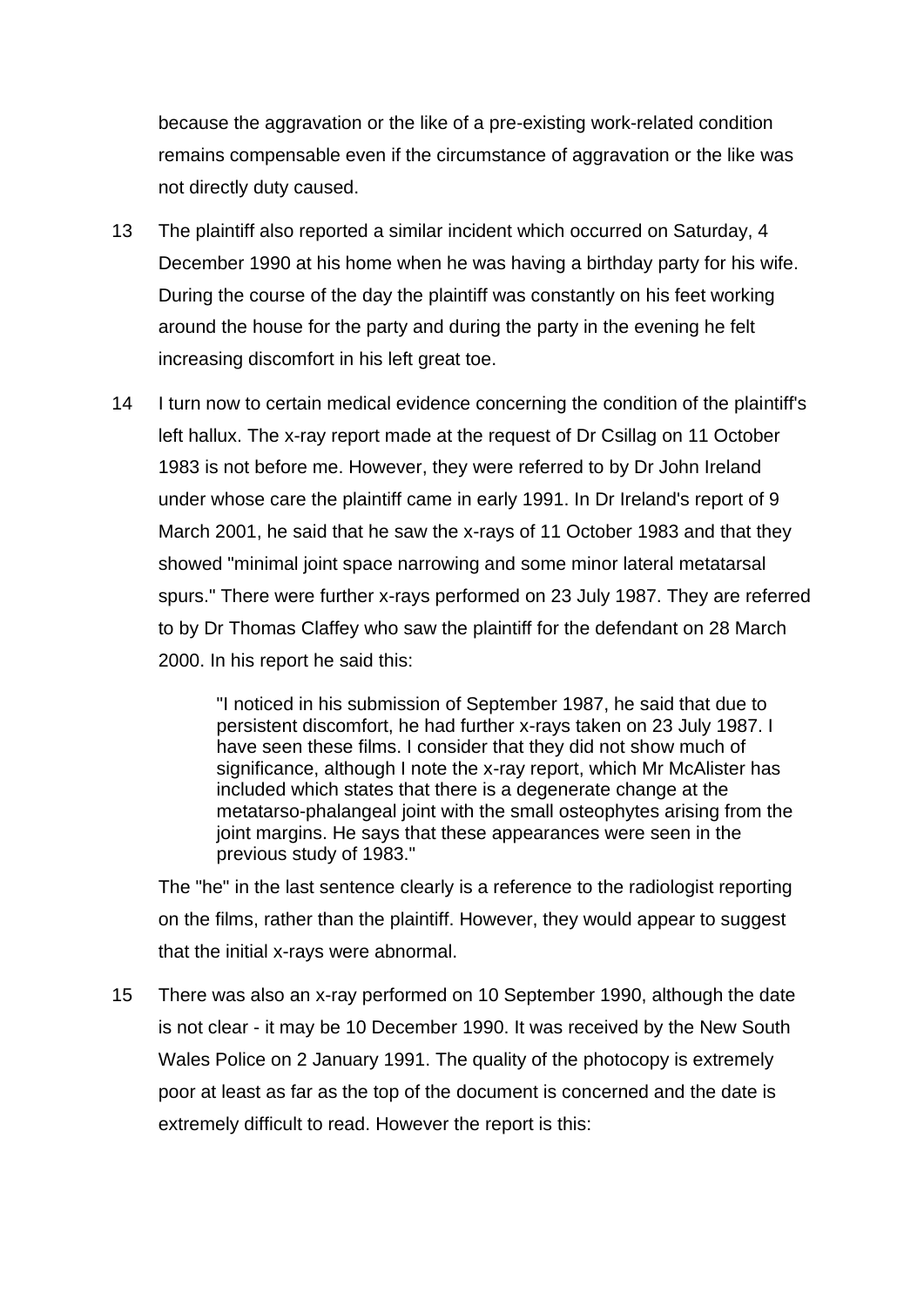"There is degenerative change in the metatarso-phalangeal joint of the big toe with subarticular sclerosis and slight irregularity of the articular surfaces. There is no other abnormality. There is no evidence of a fracture. On comparison with the films of 23 July 1987 there has been some progression of the degenerative changes with further narrowing of the joint space."

If the date of that x-ray is 10 December 1990 then clearly that shows advanced degeneration since 23 July 1987, but as I earlier mentioned, no recent bony injury. It does mean that the osteoarthritis in the metatarso-phalangeal joint was progressing and increasing.

16 That led undoubtedly to the referral of the plaintiff to Dr John Ireland who first saw him on 29 April 1991 at the request of a Dr Wilson from Cambridge Park. The fullest description of the history given by the plaintiff to Dr Ireland is not contained in his report of 30 April 1991, but in his report of 9 March 2001. It is this:

> "On 22 July 1983, he was riding a trail bike along the dirt track and as he negotiated a left-hand bend, the front wheel slid in some sand and he lost control of the motorcycle. The motorcycle fell to the left and he caught his left foot and lower leg between the ground and the motorcycle. He noted a sharp pain the foot at that time.

He noted some swelling and tenderness to the big toe but continued riding that day.

He had difficulty walking after the incident but it did not prevent him from completing the cycle course. He did not seek any medical attention at the time and the pain settled after a couple of days. He did note however that the swelling remained.

While working in Redfern in September 1983 he found that long walks between the train station and the call centre led to some discomfort in his left great toe. He eventually say his general practitioner, Dr Andrew Csillag at Cambridge Park and had x-rays carried out on that left big toe. He was apparently given some medication at that time.

He had some further problems in 1987 with periodic pain in cold weather and walking long distances.

In 1990 after assisting in apprehending an offender he noticed some pain in the great toe and had difficulty walking from his police vehicle to the entrance of the police station.

On 8 December 1990 he was seen by his local doctor and given three days off work.

He saw Dr Kathleen Wilson and was referred to myself."

This is a consistent history. In his report of 30 April 1991 Dr Ireland said this: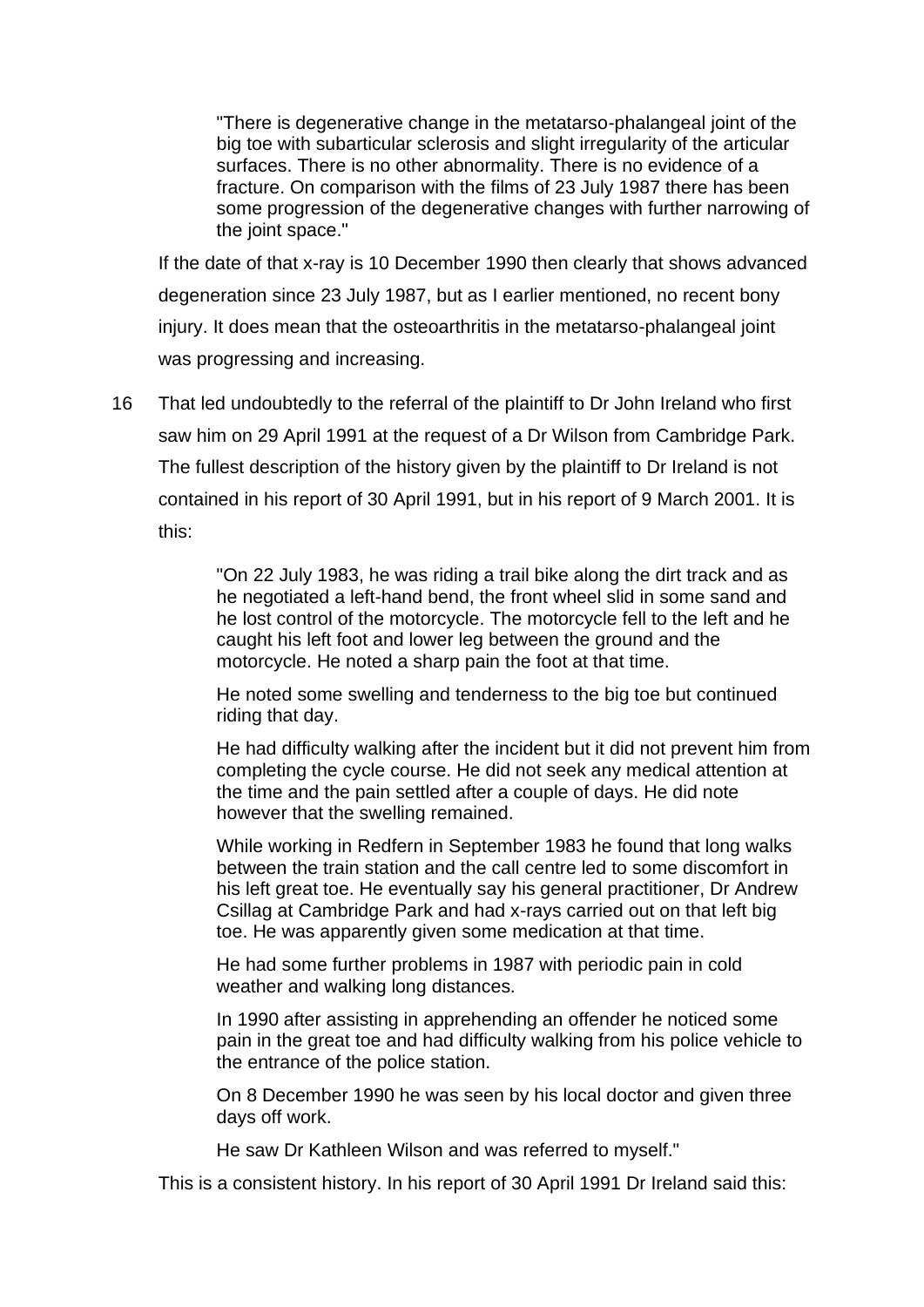"X-rays showed a progression of degenerative changes in the joint since 1983.

It would appear this gentleman has osteoarthritic changes in his left first metatarso-phalangeal joint as a result of trauma sustained in 1983. I think in the first instance he would benefit from a debridement of this particular joint. If, however, the joint is significantly destroyed, then he may require arthrodesis."

- 17 That was a prescient prognosis, because on 21 March 2017 the plaintiff underwent an arthrodesis of the metatarso-phalangeal joint of his left great toe. Lest anyone not know the anatomy of the foot, the metatarsals are the long bones that constitute the arch of the foot stretching from the heel to the toes and each segment of the toe is called a phalanx and the metatarso-phalangeal is the first joint of a toe, the joint between the metatarsal bone and the first phalanx of the toe.
- 18 On 28 June 1990 the plaintiff underwent debridement. Dr Ireland refers to that process a cheilectomy. That is only a lovely Greek name for the Romance debridement. Dr Ireland's report of the surgery is this:

"Extensive osteophyte formation was noted around the head of the first metatarsal and also to a lesser extent the proximal phalanx. There were two small areas of eburnated present on either articular surface and a small ulcerated area measuring approximately three or four mm in the centre of the metatarsal head. The osteophytes were trimmed and the ulcerated area debrided.

Post-operative instructions were to rest and elevate the limb and to mobilise as comfortable. Discharged home on crutches and to be seen in 10 days time."

The plaintiff was then prescribed physiotherapy but as late as 12 September 1991 the doctor did not think the plaintiff would be able to wear his police boots. However, on 10 October 1991 Dr Ireland cleared the plaintiff to return to his normal duties.

19 Although the doctor's treating reports all suggests that the pathology resulted from the event of the 22 July 1983, there is an alternative view expressed by Dr Ireland in his report of 9 March 2001. That report is addressed to a solicitor and it is clear that the doctor was qualified on this occasion. He examined the plaintiff on 9 March 2001. His report contains this matter: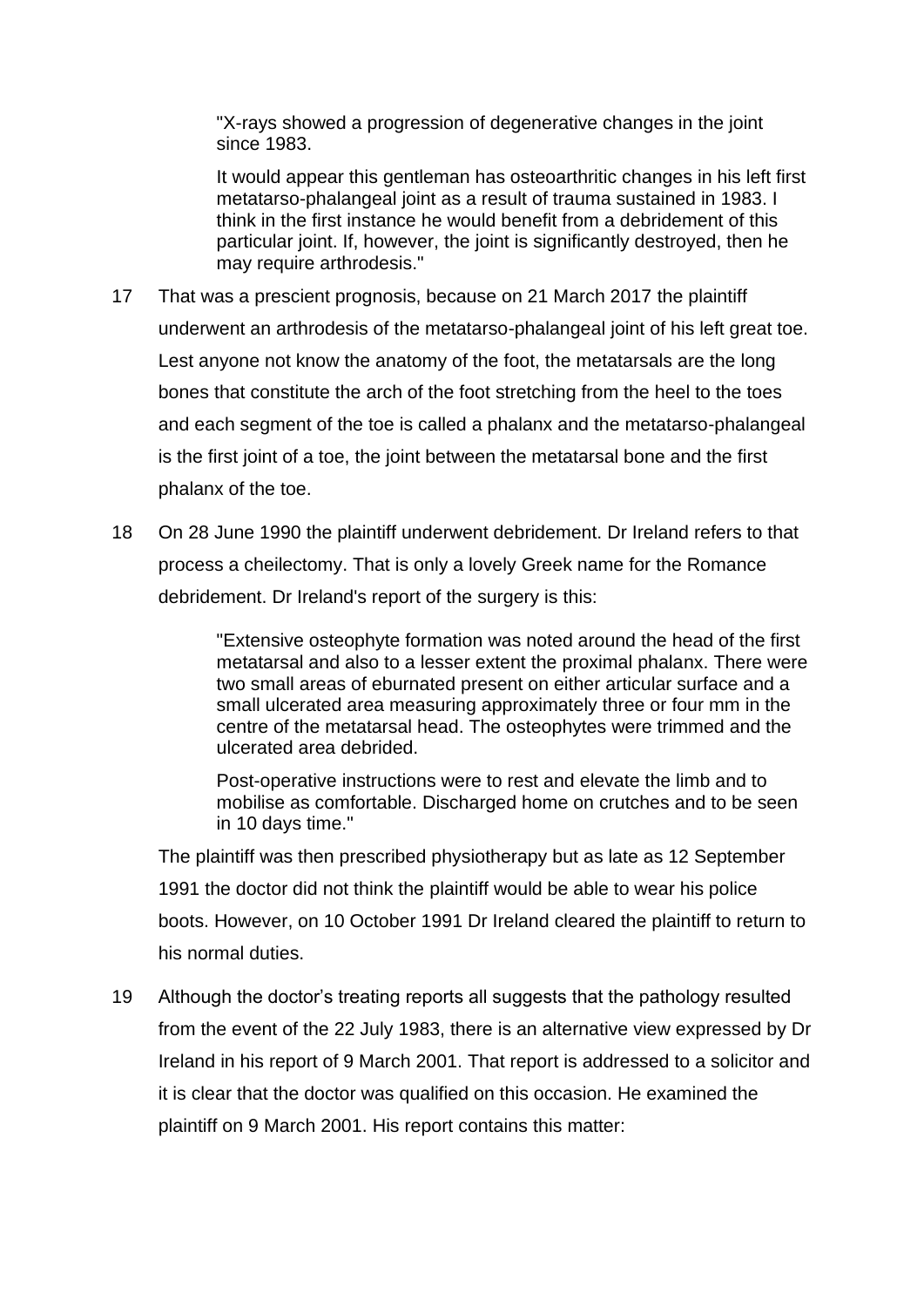"A sequence of x-rays was available. Those of 11 October 1983 showed minimal joint space narrowing and some minor lateral metatarsal spurs. Further x-rays of 23 July 1987 revealed no significant change. Those taken on 1 December 1990 showed increasing joint space narrowing and spurring. The most recent x-rays of 6 June 2000 showed marked joint space narrowing and spur formation.

#### In Summary

This gentleman has sustained a traumatic osteoarthritis of his left first metatarso-phalangeal joint as a direct result of the accident sustained t work on 22 July 1983."

The doctor went on to diagnose a 25 per cent loss of efficient use of the plaintiff's left leg "at or below the knee."

- 20 A number of doctors have expressed that view or a view that the plaintiff has a loss of efficient use of the left leg below the knee, which is the correct test, which is properly quoting one of the items in the Table of Maims that used to exist under s 66 of *Workers Compensation Act 1987*. However, it appears to me the correct item to assess is the loss of efficient use of the foot. There is some assessment of the loss of efficient use of the great toe, but clearly the metatarsal head is involved as well, so the thing that ought be addressed is the loss of efficient use of the foot.
- 21 Although that report says that the problems result from the event of 22 July 1983, Taylor and Scott raised a further question of the doctor and which led him in a report of 25 November 2002 to say this:

"I would state that the initial injury led to the onset of osteoarthritis in the left great toe and the latter injury on 7 December 1990 led to a substantial aggravation, which precipitated the need for surgery."

With unfeigned respect to Dr Ireland, I cannot agree with that formulation. There was an aggravation due to the event of 7 December 1990 that appears likely that it caused an aggravation that persisted for all of three days. However, x-rays taken at that time clearly suggest that the plaintiff's problems were even worse. There was no immediate need to refer the plaintiff to Dr Ireland. That happened in the following year. In the same report of 25 November 2002 Dr Ireland attributed 40 per cent of the loss to the event of 7 December 1990, but in my view that is completely extravagant and inconsistent with the other evidence.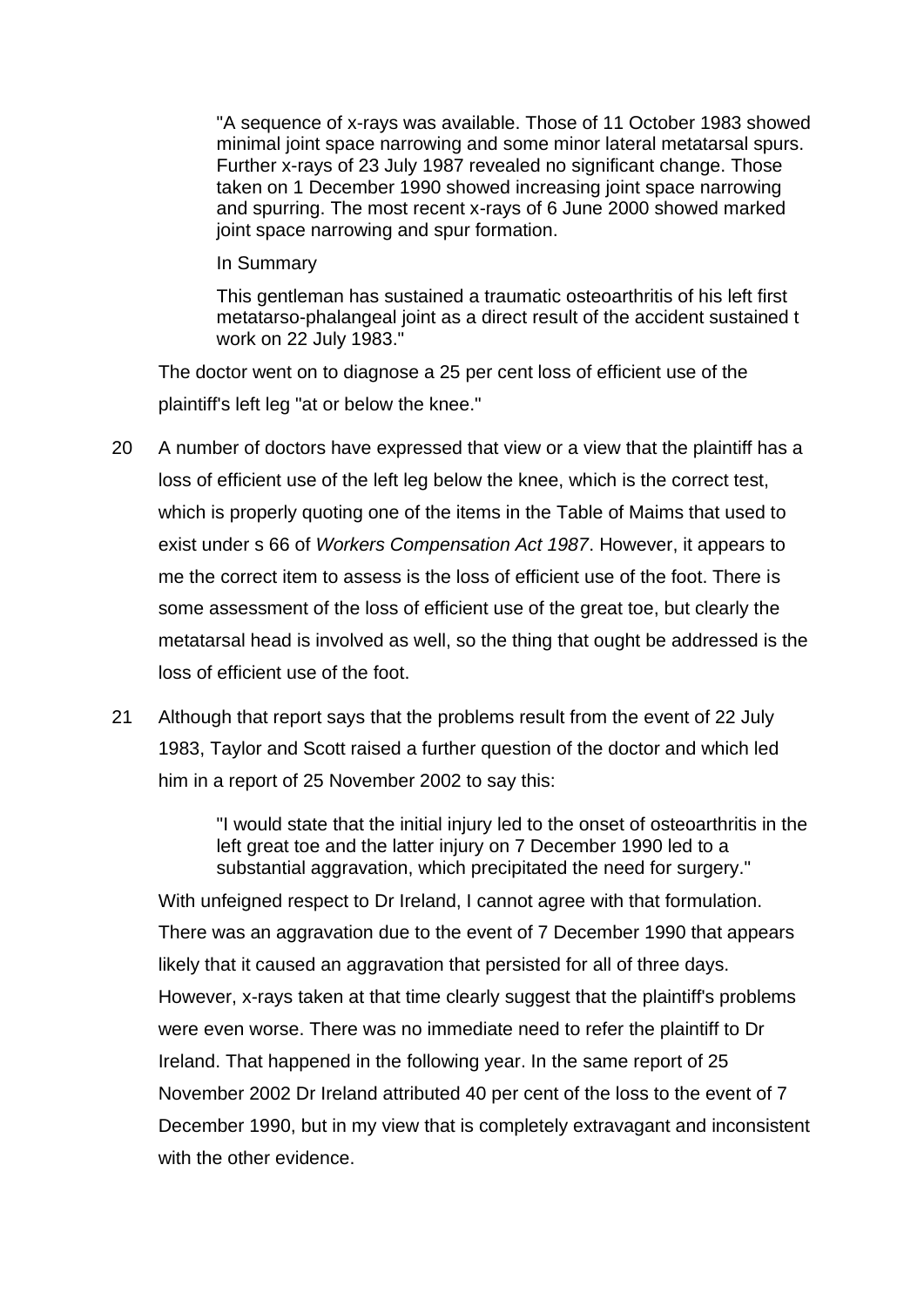22 There are before me a large number of other opinions which clarify things to a slight extent. The first is a report of Dr Claffey following upon his examination of the plaintiff for the defendant on 28 March 2000. I have also already quoted some of what Dr Claffey says about the x-rays. Dr Claffey's opinion contains this:

> "Mr McAlister has bilateral hallux rigidus. This is usually a constitutional condition. However, in this particular instance, aggravation from the motorbike accident cannot be denied to the symptoms and x-ray changes on the left side.

> His present and continuing symptoms are due to the underlying degenerative changes in the left first metatarso-phalangeal joint and the aggravation of the motorbike accident. I have to consider that the motorbike accident is the main cause of his continued problems on the left side."

There are other opinions to the same effect, although subsequent opinions often emphasise the bilateral nature of the problem and minimise the impact of the event of 22 July 1983. The plaintiff clearly has bilateral hallux rigidus. That is a constitutional condition affecting each great toe. However, there is no suggestion that at any time the right great toe has caused the plaintiff any problems at all. Clearly, the major cause of the problem with the plaintiff's left great toe, which eventually led to the arthrodesis, was the effect of the injury of 22 July 1983.

- 23 However, the existence of the pre-existing constitutional condition explains why some abnormality was found in the initial x-rays taken so soon after the event of 22 July 1983, on 11 October 1983, less than three months later. For any frank injury to cause bony reaction there must be about six months for it to occur and here there was x-ray evidence suggestive of some minor degenerative problem in the initial x-rays taken within three months of the event. However, as I say, the extent of the input of the underlying condition is small. It only represents some propensity to develop a problem if the joint be damaged.
- 24 Another opinion has been provided by Dr Anthony Hodgkinson, like Dr Ireland and Dr Claffey, an orthopaedic surgeon who saw the plaintiff on 3 March 2003, again for the defendant. Dr Hodgkinson's opinion is this: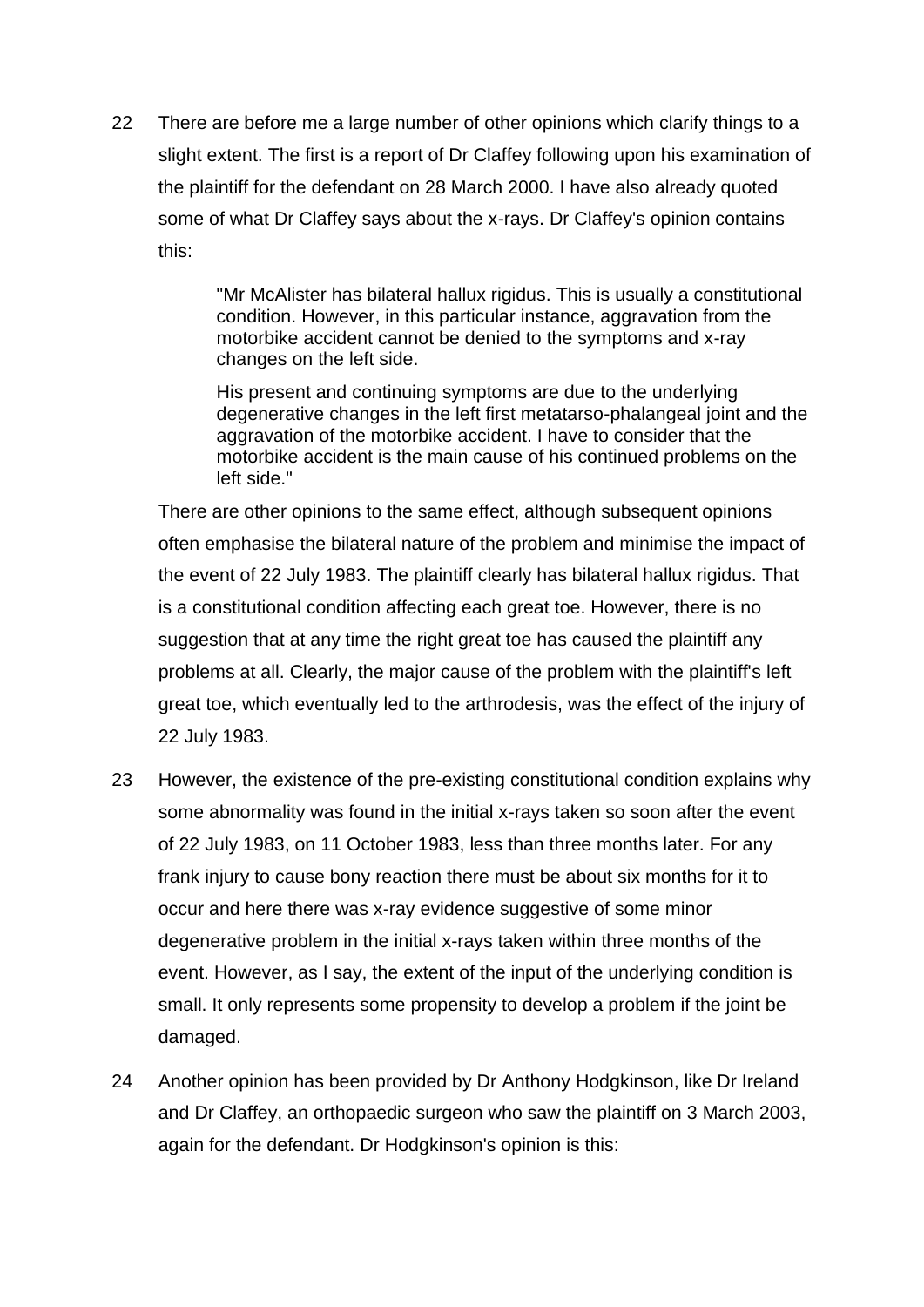"This man has progressive evidence of osteoarthritic degeneration which I believe has been initiated as a result of the incident on 22 July 1983. There may be an element of constitutional degeneration independent of this injury, but of a minimal degree as he has similar early changes clinically on the right first metatarso-phalangeal joint. There is no mention of any additional injury to the left toe on 7 December 1990. However, progressive x-rays taken over the years as reported in my history demonstrate that this is progressive hallux [rigidus] condition as a result of the osteoarthritic changes in the left great toe in the metatarso-phalangeal joint. As stated in Dr Claffey's report this often is related constitutionally to bilateral pathology in the first toe, but in this instance I believe most of the degenerative changes, as described by Dr John Ireland in his operative report are the result of the initial trauma on 22 July 1983. I believe that Dr Hodgkinson's summary is fair and accurate."

25 Yet another opinion was provided to the defendant by Dr Paul Hitchen, also an orthopaedic surgeon, who saw the plaintiff for the defendant on 6 May 2003. Fortunately he confirms that the x-rays of 1990 were made on 10 December 1990, not on 1 December 1990. His opinion was this:

> "The diagnosis is bilateral hallux [rigidus] and osteoarthritis of the great toe MTP joints. Normally, this is constitutional in nature and unrelated to trauma. Needless to say, there is a clearly documented history of recurrent injury to the left great toe. If one uses the degenerative change present on the right great toe as a base line, there is a clear difference between the two sides and thus the more dramatic clinical signs and symptoms on the left can be attributed to the injuries in question. That is to say, the injuries of 22 July 1983 and 7 December 1990 caused a permanent exacerbation of his pre-existent and evolving osteoarthritis."

Again, I point out that I find statements that the event of 7 December 1990 was a permanent aggravation or permanent exacerbation too far outside a proper analysis of all the evidence. In a supplementary report Dr Hitchen expressed the view that a quarter of the pathology in the plaintiff's right foot should be attributed to the pre-existing pathology, but again I believe that overstates the input of the pre-existing condition.

26 On 23 March 2016 the plaintiff was sent by a general practitioner at Cambridge Park, Dr Singham, to see Dr Todd Gothelf, an orthopaedic surgeon, practising with the Ortho Sports practice at a number of places. It appears that Dr Gothelf saw the plaintiff at Penrith. Dr Gothelf commences his first opinion with this paragraph: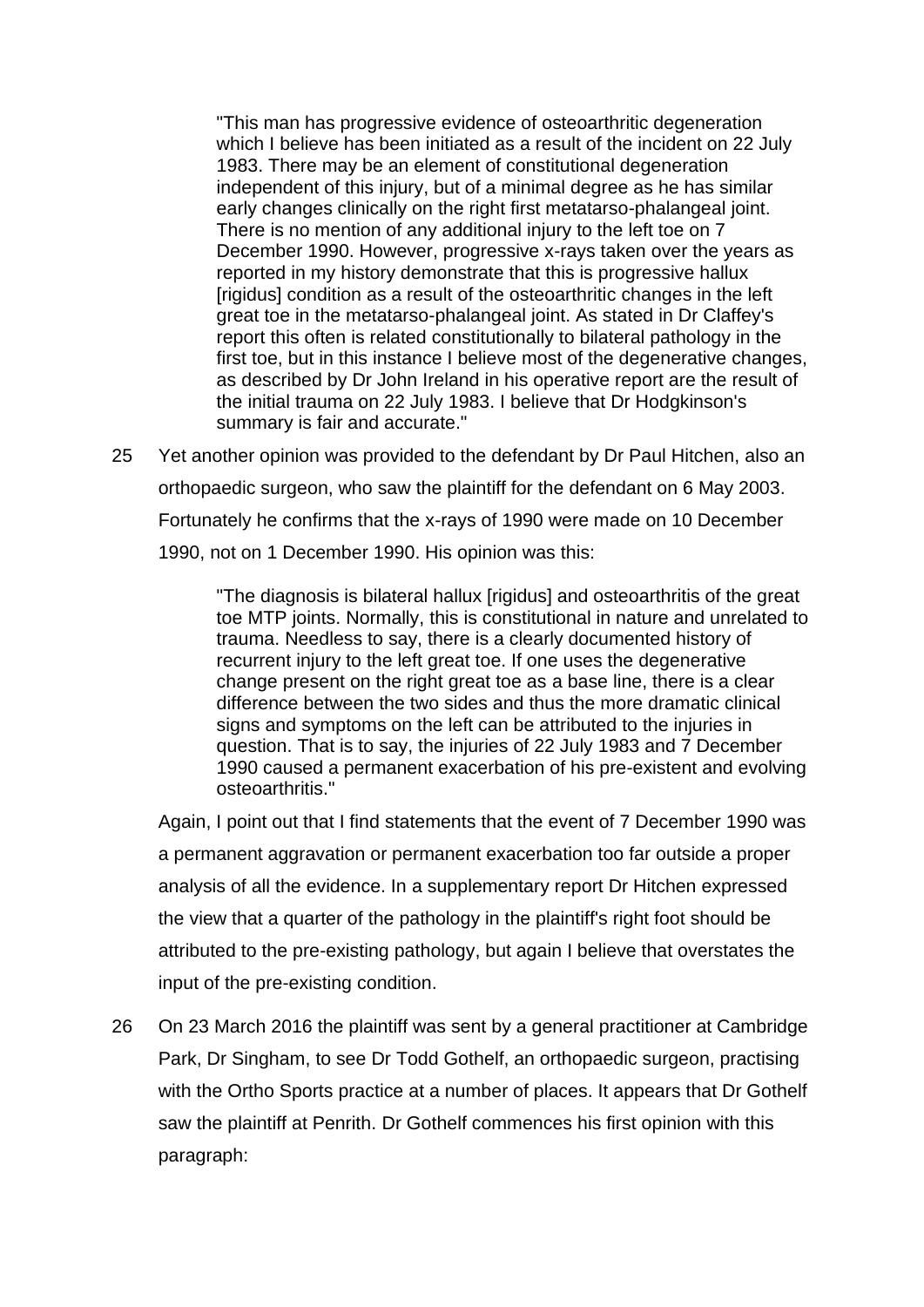"Mr Geoffrey McAlister is a 60 year old male with a first MTP joint arthritis. I have discussed options of treatment with him, non-operatively he can try rigid sole orthotics and operatively I would consider a first MTP joint fusion with bone graft. Surgery would involve six weeks in a wooden shoe, screws are left in the bone permanently and six months swelling. He would have an 85 per cent chance of success."

However, surgery was not practised until 21 March 2017 because the plaintiff had undergone three coronary artery stent insertion in November 2015 at the hands of his cardiac surgeon and that caused a delay in the performance of the surgery.

27 In a report of 28 February 2017 Dr Gothelf said this:

"Geoffrey is here to follow up his left foot first MTP arthritis. Surgery was delayed to his heart condition. According to his cardiologist, he can proceed with surgery now. Plavix will be discontinued, 2-3 weeks around the time or surgery.

He still wants the surgery done. According to Geoffrey, he is not on Plavix, only on aspirin.

Geoffrey is a 60-year-old with first MTP arthritis. Now cleared by cardiology, we will go ahead with first MTP fusion..."

The doctor then set out what he previously stated to the general practitioner.

The fusion with bone grafting was performed at the Nepean Private Hospital on

21 March 2017. The last report before me from Dr Gothelf bears the date 16 August 2017, five months after the surgery. According to Dr Gothelf, the fusion was solid. He permitted the plaintiff to resume walking and playing golf and going to the gym, provided he had no pain. He was pleased with the results of the surgery but was happy to see the plaintiff again if the need arose. However, the plaintiff must have had some symptoms because Dr Gothelf supplied a cream to help with a feeling of burning pain in the toe.

28 There have been further recent opinions concerning the plaintiff's left great toe. The first is from Dr Giblin who the plaintiff was sent to see by a solicitor. Dr Giblin saw the plaintiff on 6 August 2016 but that, clearly, was prior to surgery. It is Dr Giblin who told me about the three coronary artery stents being inserted in November 2015. Dr Giblin provided this diagnosis:

> "Based upon his history and examination, he has a provisional diagnosis of soft injury to his left big toe primarily related to the subject injury 22 July 1983 and undergoing progressive deterioration based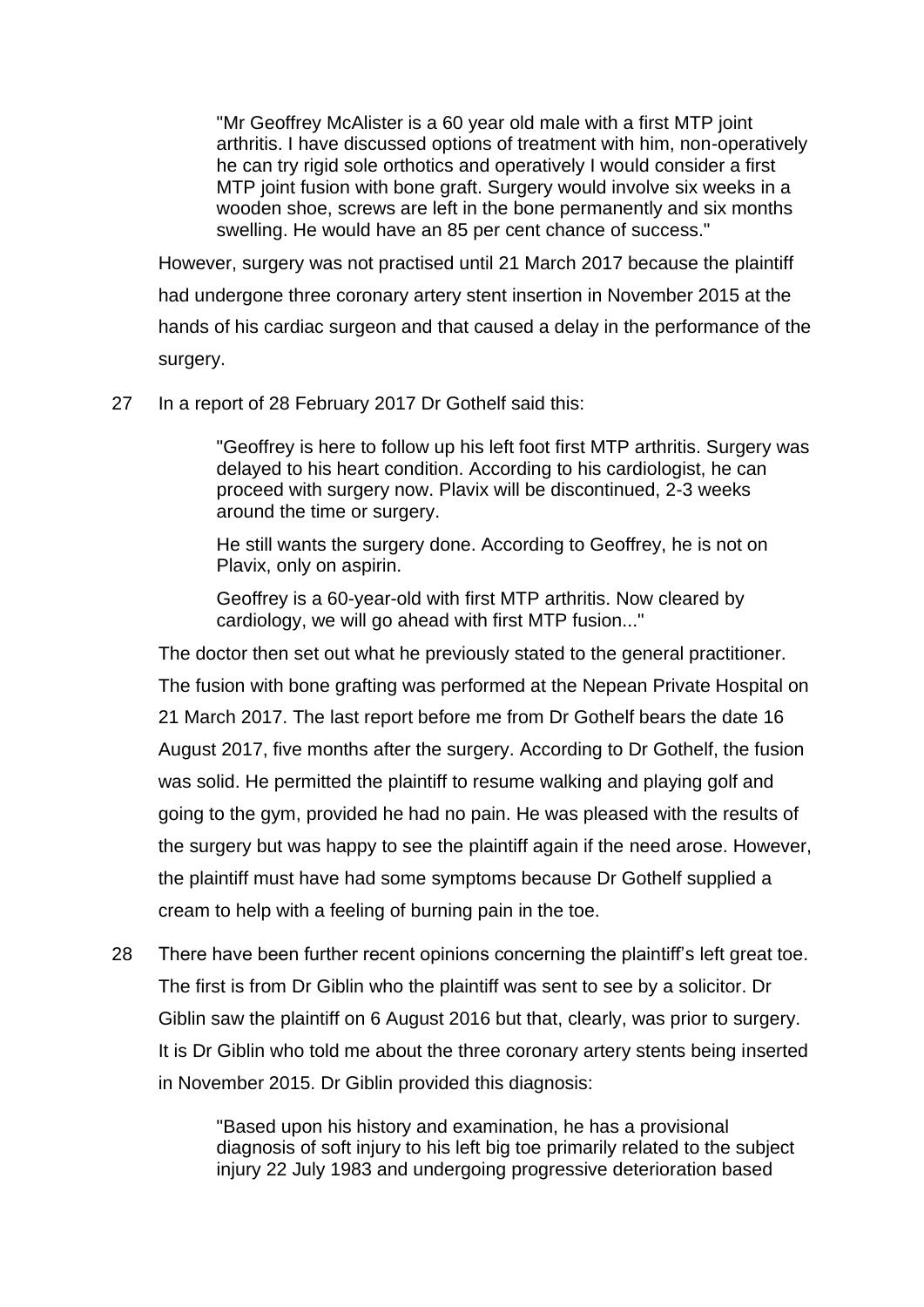upon the general nature and conditions of his work environment as the main contributing factor."

That might be relevant to a claim in the Worker's Compensation Commission but hardly currently relevant. It suffers from a number of implausibilities. Firstly, the aggravation of osteoarthritis is not a "soft tissue injury". Secondly, a policeman working in the highway patrol sits in cars or rides on motorcycles. Doing general duties would be more disadvantageous to the plaintiff than working as a highway patrol officer, where he might have, for example, to pound the beat or chase offenders on foot or generally do a lot of walking. Thirdly, every human being walks in the course of their non-work activities and weight-bears on their feet in various stages of their existence. So attributing the progression of the plaintiff's condition to the type of work that he was doing indicates the doctor had not considered the nature of the work seriously enough.

29 Doctor Giblin reassessed the plaintiff for his current solicitor on 16 July 2009. In his report of 17 July 2019, Doctor Giblin said this:

> "This gentlemen has the diagnosis of an injury to his left big toe commencing in the course of his duties 22 July 1983 and then undergoing further injuries September 1983, 7 December 1990, 27 June 1991 and 4 June 2000, together with the nature of conditions of his employment in the NSW Police Force."

What the doctor is referring to by the injury of 7 September 1983 appears to be the walking between Redfern Police Station and the Police Academy, which is not on Elizabeth Street but closer to South Downing Street in Darlinghurst, when he was attending the first class constables course. The event that occurred on 27 June 1991 might be a reference to the surgery performed by Dr Ireland on 28 June 1991. The event of 4 June 2000 is not an event pleaded in these proceedings or relied upon but can be found on p 4 of exhibit A. Which contains this matter:

"On Sunday 4 June 2000, about 6.30am I attended the intersection of the Horsely Drive and Nelson Street, Fairfield, to assist another officer to perform traffic point duties in relation to a fatal motor vehicle accident. I was standing for about one hour and at the time it was fairly cold. During the day I felt increasing pain to the left toe area whilst walking. I failed to complete my rostered shift."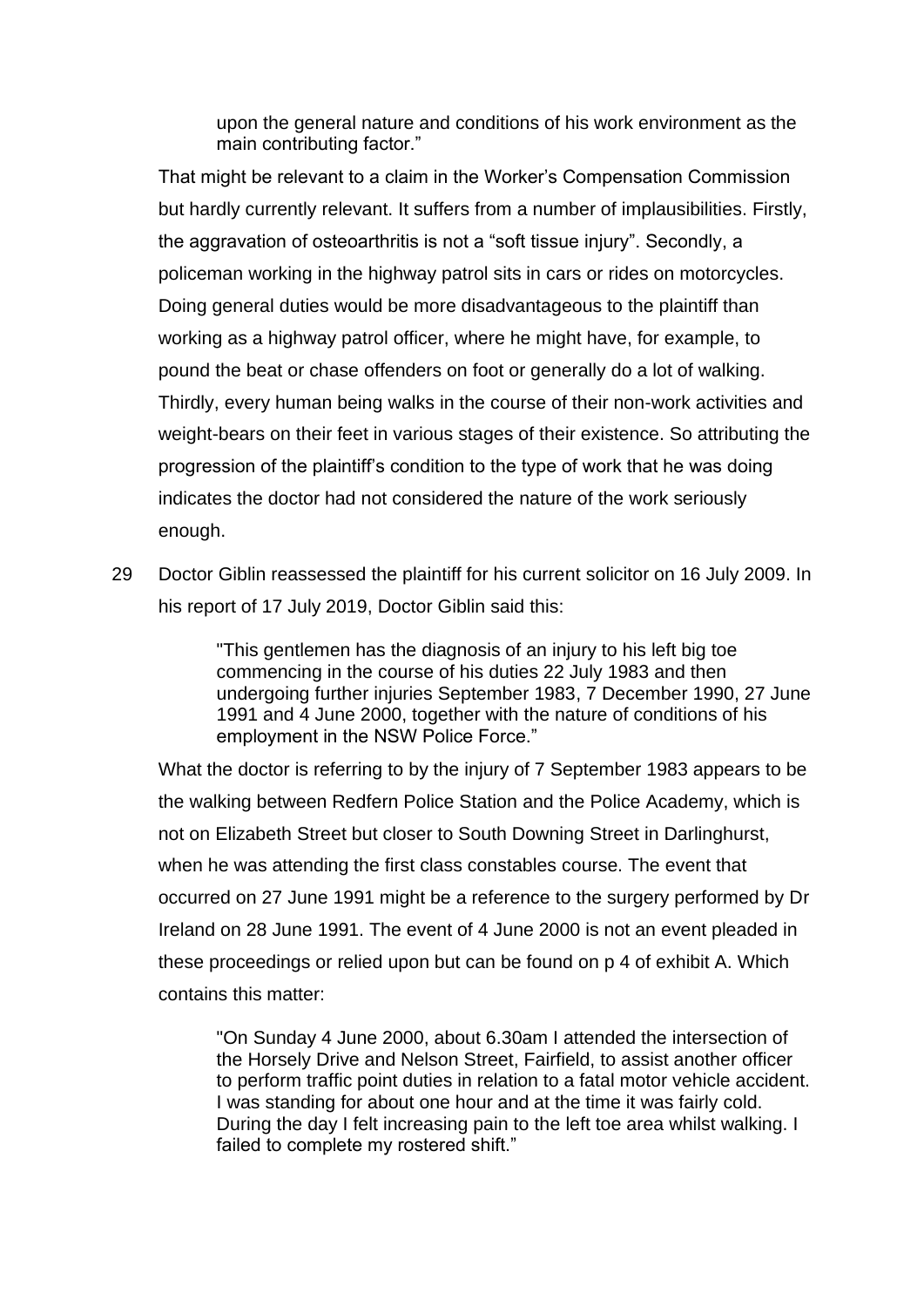It is quite clear why the plaintiff does not rely upon this event. Firstly, it is not certified by the Commissioner of Police. Secondly, it is not pleaded in the statement of claim. And thirdly, one wonders how the requirement to stand or walk carries a special risk that members of the ordinary workforce are not exposed to. In any event, it appears to me to be merely a demonstration of the underlying pathology. I am of the view that Dr Giblin's reports do not assist me.

- 30 The plaintiff saw Dr Michael Shatwell, an orthopaedic surgeon for the defendant. He saw the plaintiff on 25 November 2016 in reference to the left great toe injury of 22 July 1983 and the neck injury of 16 June 2015. It would appear that Dr Shatwell was qualified by the defendant for the purpose of giving medical advice to PSAC. As far as the left hallux rigidus was concerned, the doctor described it as a condition which was of gradual onset over many years and believed that the injury of 22 July 1983 "may have exacerbated the condition." The use of "may" is a gross understatement as fair as I am concerned. As far as the future was concerned, Dr Shatwell thought that there was no improvement likely and he also referred to the possibility that the plaintiff might be treated by arthrodesis, which in fact came to pass later, that even if the arthrodesis ameliorated the pain the stiffness in the joint would remain and "make rapid movement different, if not impossible."
- 31 The final opinion about the plaintiff's left hallux rigidis is provided by Dr Vijay Panjratan, again an orthopaedic surgeon also qualified by the defendant. This would appear to be in respect of the plaintiff's claim for lump sum compensation pursuant to s 12D of the Act. The doctor was asked a number of questions but most of the answers are self-explanatory. One p 6 of his report the following is stated:

"The left great toe was injured when a trail bike fell on him during a training course. The toe gradually became worse with time and subsequent injuries. He developed osteoarthritis and the joint was fused on 22 March 2017. The pain settled after the fusion.

The toe is fused and stable now. Further change is not expected.

The fusion of the toe has been beneficial with a loss of pain but a loss of great toe movements which should have little impact on the claimant's ability to work, domestic or leisure activities."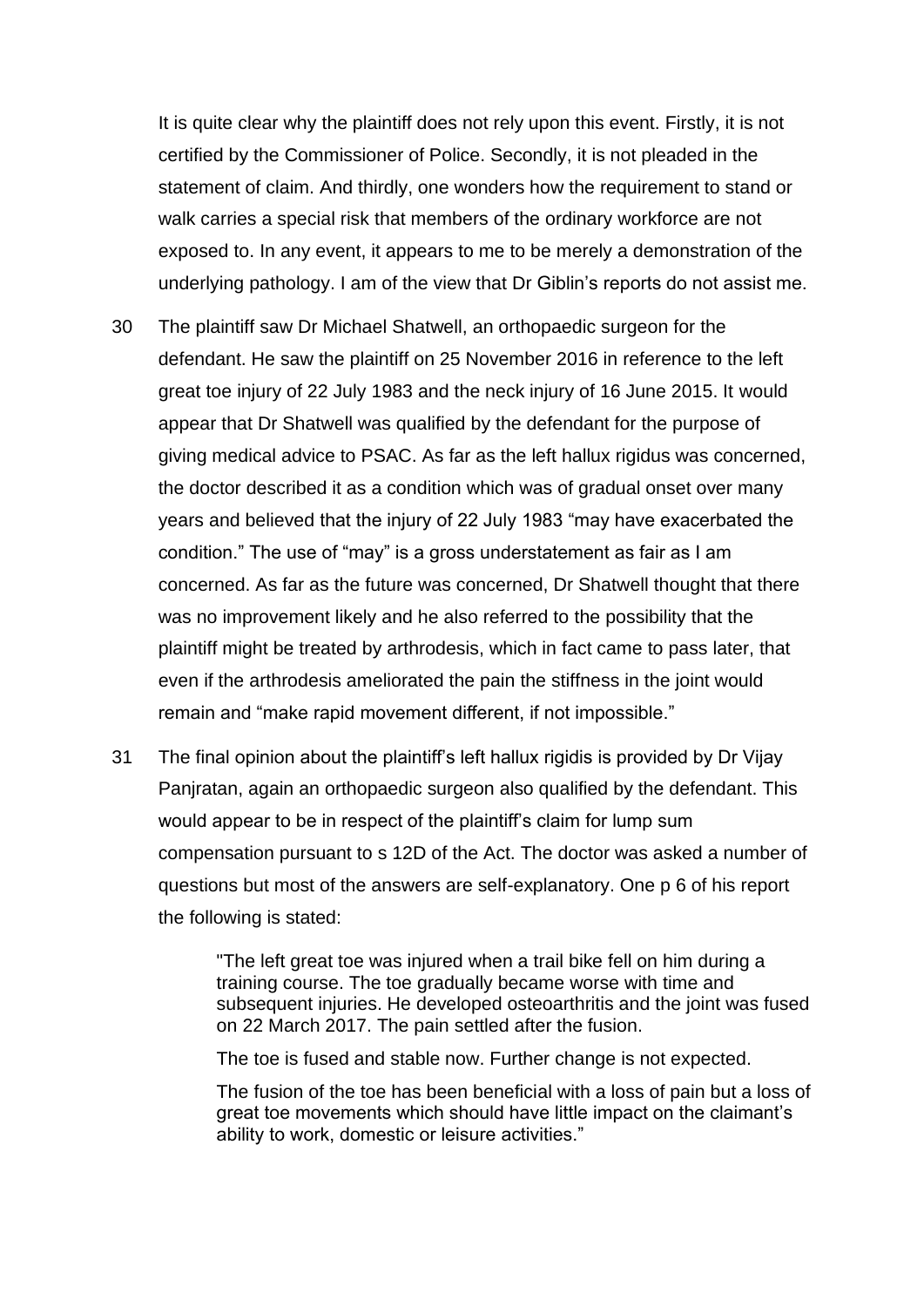He went on to diagnose a 15 per cent loss of efficient loss of the left leg below the knee "involving the whole of the left leg." Again the doctor did not know exactly what the Table of Maims required.

#### **Neck**

32 I turn now to consider the consideration of the plaintiff's neck problem. On p 29 of exhibit LL is an incident notification form completed on 16 June 2015 at 9.19 am. That tells me that the incident occurred on 16 June 2015 at 8.50 am. The plaintiff was at that time a member of the Traffic and Highway Patrol. The incident occurred at Penrith when the plaintiff was undergoing training. The brief description given in that document is this:

> "The incident occurred whilst conducting defensive tactics trainings. Geoffrey was being leg swept by another officer and has landed awkwardly. He has complained of a sore neck and lower back. "

The incident was reported to Mr Perry Halverson. A fuller description is contained in the complainant's claim for hurt on duty's benefits, dated 19 June 2015, which is exhibit 6. It contains this description of how the event occurred:

"On Tuesday, 16 June 2016, Senior Constable McAlister attended the annual DEFTAC accreditation at Penrith, rostered duties 0700-1600. Prior to the commencement of the DEFTAC lessons, Senior Constable McAlister has complied with the safety brief and injury declarations and participated in the warm-up drills. It was during leg sweep drills the Senior Constable McAlister has fallen back and suffered an injury to his neck. Senior Constable McAlister was assisted to his feet and was not able to continue with the scheduled lesson plan for the day. He was conveyed home by Weapons Training staff and attended a doctor in Penrith."

The witness is described on this occasion as Perry Halverson of Penrith Weapons Training.

33 The plaintiff was cross-examined about pre-existing problems in his neck. Relevant documents are in exhibit 5. However, they are also mirrored by entries in the plaintiff's NSW Police medical record which are contained exhibit LL commencing at p 5. Exhibit 5 is a series of certificates. The first is from Dr Andrew Csillag and is dated 24 January 1983. It certifies the plaintiff as being unfit to resume work from 24 January 1983 until 29 January 1983 on account of musculoligamentous neck pain. The medical records indicate the plaintiff took sick leave during that period. There are two certificates from Dr Csillag,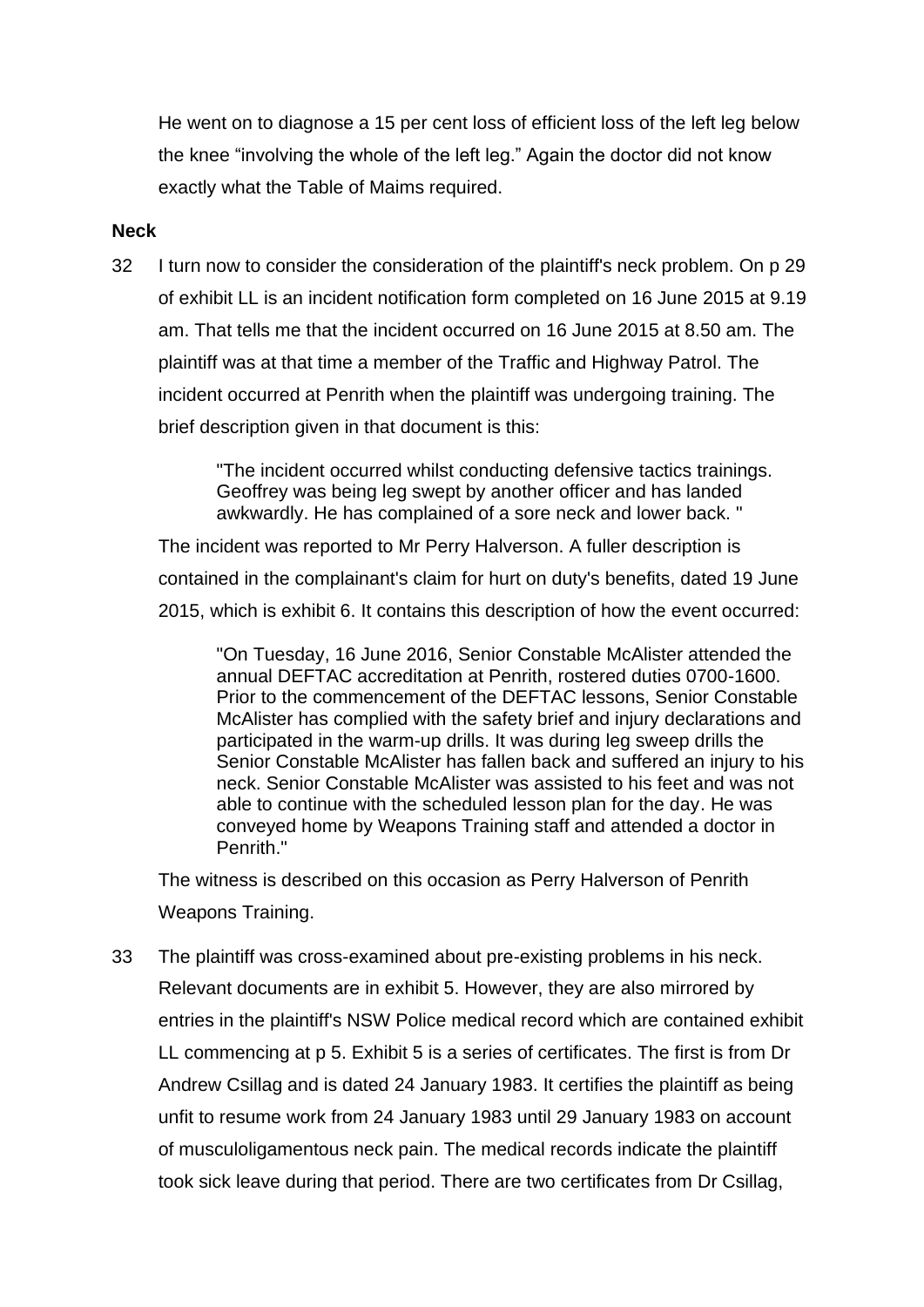one dated 9 July 1984, the other dated 24 July 1984, which certified the plaintiff is unfit for work from 9 July 1984 until 23 July 1984. The first certificate refers to soft tissue neck injury and the second certificate refers to "neck pains". However, it is clear from the police medical record that that was because of a hurt on duty injury which was recorded as having occurred on 7 July 1984. The final certificate bears the date 30 March 1988 and certify the plaintiff was unfit to work for five days from 30 March 1988 to 4 April 1988 and is clear that that was sick leave. These appear to be relatively minor events in the 1980s and here I am dealing with an event that occurred on 16 June 2015, over 25 years later. One can understand the plaintiff may have forgotten after a quarter of a century having some minor neck pains in the 1980s.

- 34 The human spine is only fully developed by the age of 26 to 28 years. Once fully developed, it starts slowly to degenerate. Cervical spondylosis can be described as either degenerative disc disease or osteoarthritis of the neck. My preference is to describe it as degenerative disc disease. It is clear that the degenerative disc disease pre-existed the event of 16 June 2015. However, it is clear that there was an aggravation of that condition caused by the event of 16 June 2015 and that aggravation continues to affect the plaintiff and is likely to be indefinite.
- 35 The plaintiff was sent by Dr Rahman, a doctor at the Healthsmart Medical Centre in Penrith, to see Dr Behzad Eftekhar, a neurosurgeon at Macquarie Neurosurgery, at which the doctor's rooms, though, is unclear. The doctor first saw the plaintiff on or about 27 July 2015, about a month after the event. Dr Eftekhar's report as provided by me is almost illegible. However, it is clear however the plaintiff was not challenged on the event referred to in the documentation, which I have quoted. I assume the history given by the plaintiff to Dr Eftekhar is consistent with what is contained in the documentary evidence. Dr Eftekhar referred the plaintiff for an MRI scan of his brain and his cervical spine. That is reported as showing mild disc disease at C3/4, C4/5, mild to moderate disc disease at C5/6 and moderate disc disease at C6/C7, but only minimal disc desiccation at C7/T1. At C5/6 there was said to be dural indentation and mild deformity of the spinal cord although with normal signal at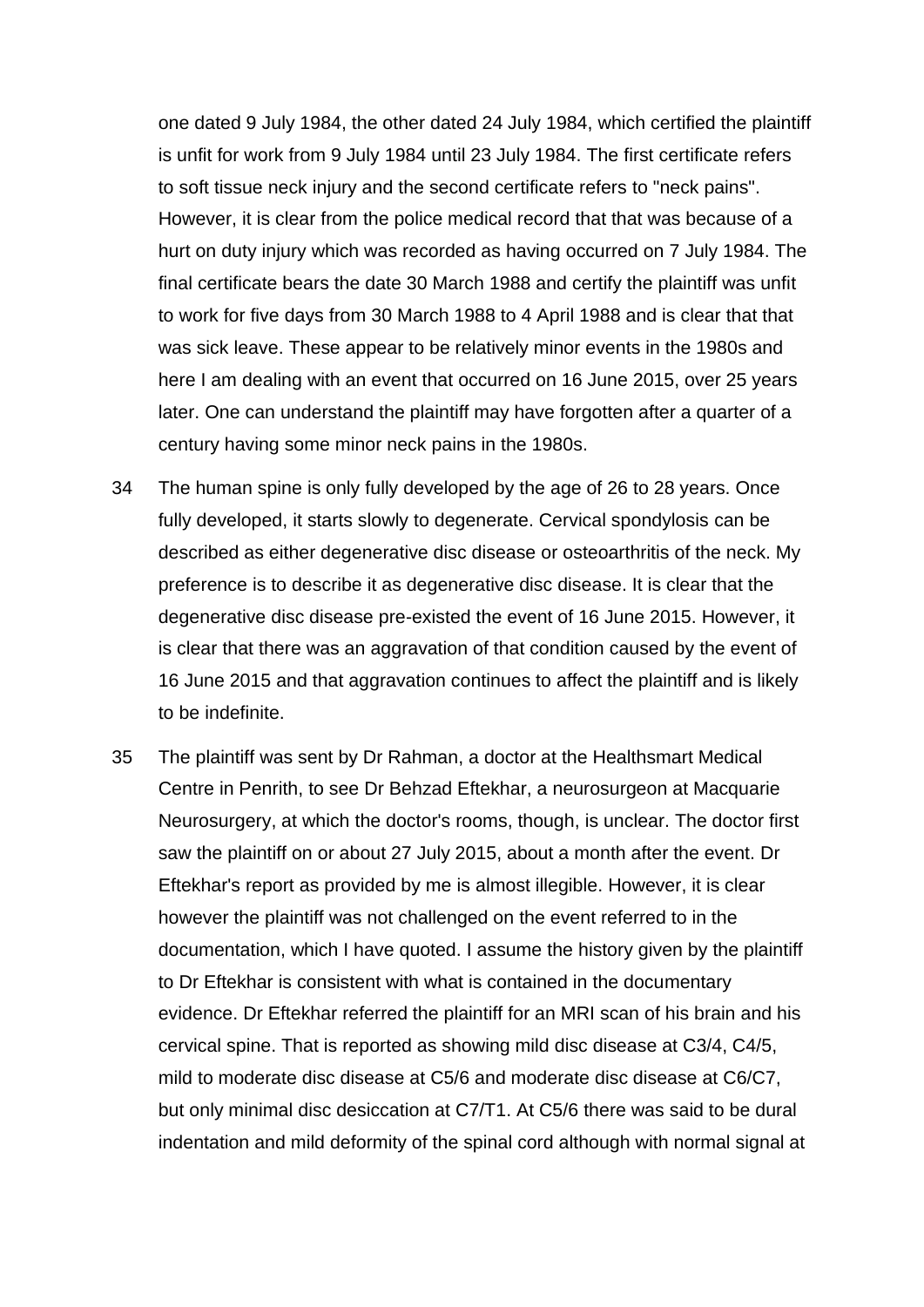that level. There was no spinal canal stenosis shown. The radiologist has summed up the report thus:

"1. Multilevel mild to moderate disc disease predominantly involving C4/5-C6/7 levels where there is mild kyphosis.

2. C5/6 level shows moderate disc disease with mild kinking of the spinal cord without signal change. Moderate right C5/6 foraminal narrowing due to uncovertebral disease. Mild uncovertebral disease is present elsewhere."

36 The plaintiff returned to see Dr Eftekhar on 3 September 2105. Dr Eftekhar said this:

> "The MRI does not show sinister neural compression and certainly does not need neurosurgical intervention. However, there is a reversal of cervical lordosis and significant degenerative changes and facet arthropathy, which explains his severe neck pain.

> I had a detailed discussion with Geoff. I explained the findings and encouraged to maintain proper spinal care and continued isometric neck exercises."

37 I have no further opinions from Dr Eftekhar. I do, however, have Dr Shatwell's assessment of 25 November 2016. I have already quoted Dr Shatwell's assessment of the plaintiff's left hallux. Dr Shatwell diagnosed cervical spondylosis which had been aggravated by the event on 16 June 2015. He said that no improvement was likely and expressed this prognosis concerning the neck:

> "The prognosis for cervical spondylosis are is for intermittent pain with a restricted movement and a susceptibility to re-injury with physical stress in situations requiring rapid head and neck movements to follow the progress of developments threatening public order."

In other words, the doctor was indicating that the prognosis was guarded and that there was a real possibility of further injury if the plaintiff performed the normal sort of work of a police officer.

# **Deafness**

38 I turn to consider the plaintiff's claim in respect of sensorineural deafness. Sensorineural deafness was originally called boilermakers' deafness. It used to be referred to in workers compensation legislation as boilermakers' deafness or deafness of the like origin. It can also be referred to as industrial deafness. It is caused by exposure to noises exceeding 85 decibels. A very loud noise such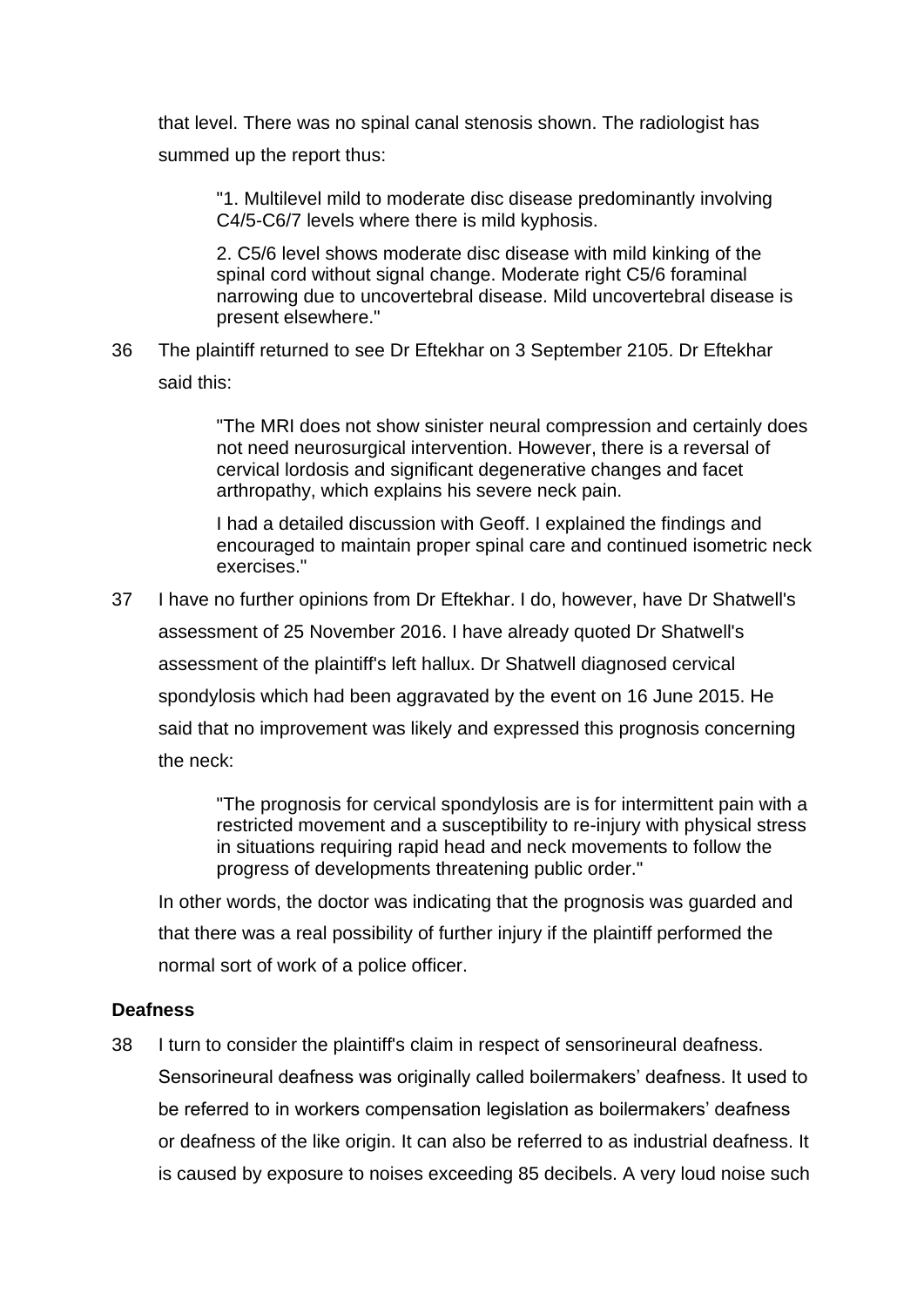as an explosion can cause a traumatic deafness; that is, sensorineural deafness induced by one major noise rather than success of small noises over a protracted period of time. It is clear that every one diagnoses what I would refer to as boilermakers' deafness.

- 39 The documentation before me indicates that the plaintiff's exposure to noise and the existence of some deafness was reported on 4 November 2015. It appears to me that the claim for compensation for that condition there is a subsequent date. However, the Commissioner of Police has accepted that the deemed date of injury for the boilermakers' deafness was 4 November 2015. The first evidence of the deafness is an audiogram which is undated. It would appear to be the "recent" audiogram referred to by Dr Singham in a report of 25 October 2015, addressed to the NSW Police Claims Manager. That was received by the Police administrative officers on 29 October 2015. The audiogram, whilst undated, and whilst not quantifying the deafness does show a pattern fairly consistent with boilermakers' deafness. Dr SIngham in his letter to the Police indicates that it showed moderate sensorineural hearing loss in each ear.
- 40 I have a large number of opinions concerning the deafness. The first is a report from Dr Niranjan Sritharan, an ear, nose, throat, head and neck surgeon. He had this history:

"Geoffrey reports long-term noise exposure through his work in the police force. There are no specific incidents I am able to describe, but it is more likely cumulative noise exposure that may have been a factor in hearing deterioration.

Other social and recreational noise exposure over the years would have exacerbated his current hearing decline. Furthermore, a genetic predisposition to hearing loss is also relevant in patients. I do not have specific information in either of these aspects with regard to Geoffrey."

This opinion is completely unhelpful. The doctor's job would be to ascertain that there was a family history of deafness so he could work out if there was any genetic input and his job also would require him to ascertain what noise exposure there may have been outside of the plaintiff's work.

41 The next opinion I have relevant to this issue is that of Dr Henley Harrison, who examined the plaintiff on 23 February 2016 in Macquarie Street and prepared a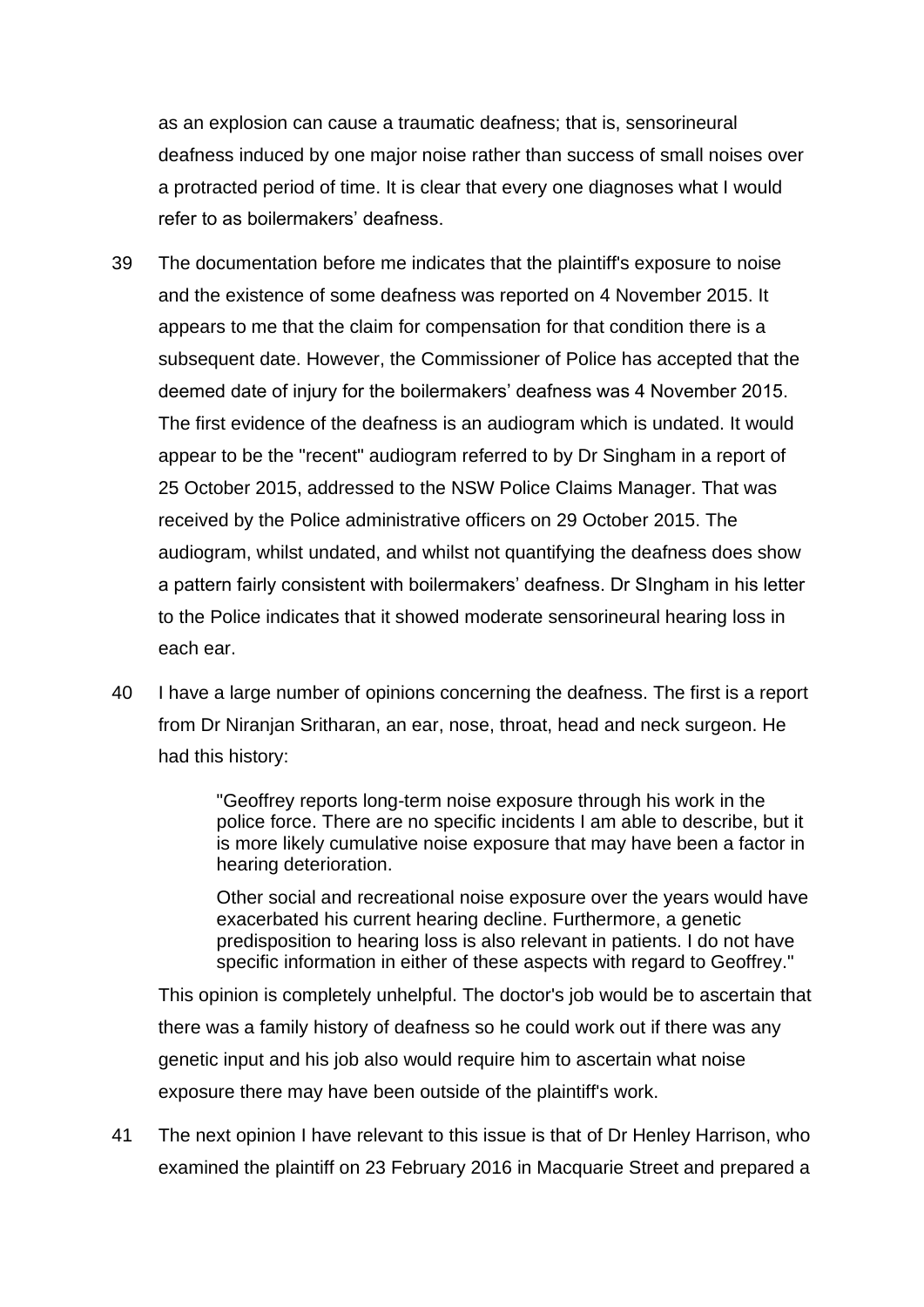report dated 1 March 2016. Dr Harrison is an ear, nose and throat surgeon. Dr Harrison very properly took a family history. The only family history was of the plaintiff's mother being deaf in her 80s. Deafness in extreme old age was thought by Dr Harrison to be irrelevant, and very rightly so. Presbycusis is a natural deterioration of hearing due to age.

Dr Harrison took this history:

"From the time that he joined the police force until he joined the Traffic and Highway Patrol on 15 May 1977, he was on general duties. On general duties he was exposed to some siren and alternating horn (klaxon) noise for possibly 30 minutes a day. He has continued as a member of the Traffic and Highway Patrol until the present time. (he is still working for the Force) and in 1983 started riding motorcycles on duty. His Traffic and Highway Patrol time exposes him to more siren noise [than] general duties and, of course, the motorcycle noise. Despite his wearing a helmet, which would mitigate somewhat the noise from the motorcycles and sirens, I believe that exposure to such noise over the working day would have the tendencies, incidents and characteristics such as to have the potential to damage hearing.

In addition to the above sources of noise, Mr McAlister's time with the Force has exposed him to the noise of annual pistol shooting practice at which he would usually fire about 100 rounds fired by himself, plus the noise of the guns when fired by others. Initially, no hearing protection was worn, but more recently there has been hearing protection provided.

Mr McAlister is also exposed to the noise of police wireless communications in his helmet, the level of which he can adjust, but I doubt whether this is made any significant contribution to the potential for hearing damage, because it would be unlikely that it was adjusted to be uncomfortably loud.

Very occasionally Mr McAlister has been exposed to unprotected gunfire noise outside of the annual shooting practice when he has had to euthanase an animal, but this seems to have only been a very few occasions and is probably not made much contribution to any potential for occupational hearing loss.

Mr McAlister mentioned an incident on 29 November 2002 when he was assaulted and sustained trauma to the right side of the head. He said that he was stunned but not knocked out and that this did not seem to affect his hearing. There is no indication from the hearing test obtained that there was any significant effect on hearing due to this and because of this and Mr McAlister not noticing any effect, I believe that the hearing was not affected and that this is irrelevant to the claim.

Mr McAlister has no noisy pastimes, but he did spend about two years in the Australian Army Reserve, but he only went to the rifle range twice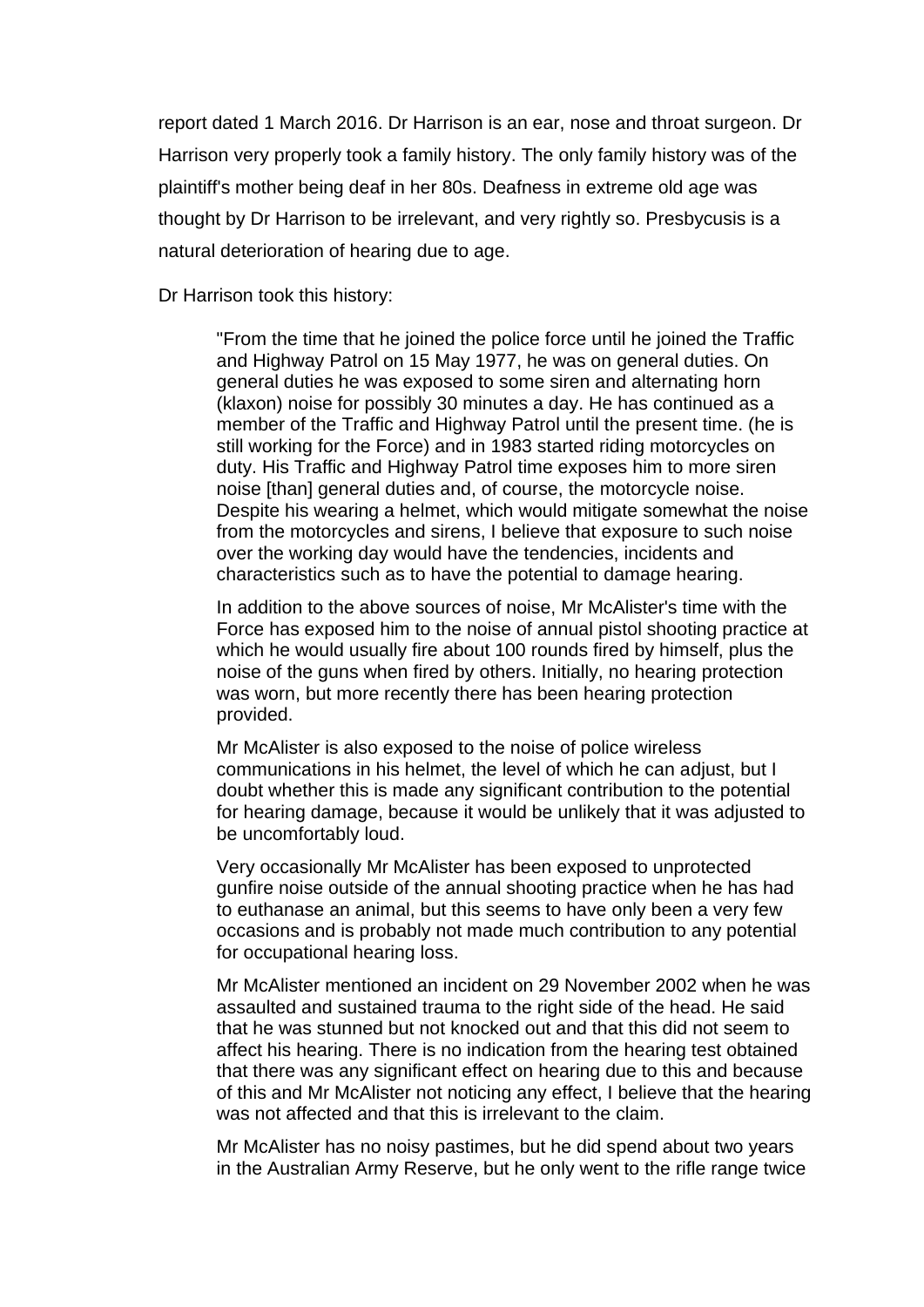and had no other noise exposure. Hence I believe that any noise exposure from this military service was negligible and must be irrelevant to the claim."

- 42 I should say that a number of other ENT specialists have obtained histories of the plaintiff's firing a hundred rounds at the annual pistol shooting practice, but that history is incorrect. The plaintiff told me in his sworn oral evidence that he discharged about 36 to 40 rounds during the annual pistol shooting. He also told me that after three or four years of unmasked pistol shooting practice that hearing protection was provided. That would have been at least by the commencement of the 1980 and as time has gone by the quality of the hearing protection has increased. All the ENT specialists agree that the plaintiff's service in the Australian Army Reserve is irrelevant, but minds differ as to the sources of noise being greater than the annual pistol shooting practice and exposure to siren noise. Dr Harrison diagnosed a 6.6% loss of binaural hearing, which after a deduction for presbyacusis is 5.8%.
- 43 The plaintiff was also sent to see Dr Robert Payten, an ENT surgeon by the defendant. Dr Payten thought the plaintiff's audiogram showed a mild to moderate high frequency sensorineural deafness, consistent with noise trauma. He thought that that caused an incapacity for work. He expressed this view:

"His high frequency sensorineural deafness demonstrated on his audiogram indicates that he would have difficulty hearing conversations, especially in noisy background. He would therefore not be able to communicate effectively and therefore not be able to perform the functions of a police officer. He might also find it difficult to take messages effectively on the telephone, especially when talking to people with foreign accents. He would also have problems with accurately taking messages over the police radio, especially in the presence of background noise."

That appears to be a very generous assessment of the effect of a relatively low level of deafness.

44 Another opinion has been provided by Dr Brian Williams, also an ENT surgeon, qualified yet again by the defendant. Dr Williams took this history of the plaintiff's exposure to noise in the Police Force:

"Police Force 1975-2017, 41 years, seven months and five days.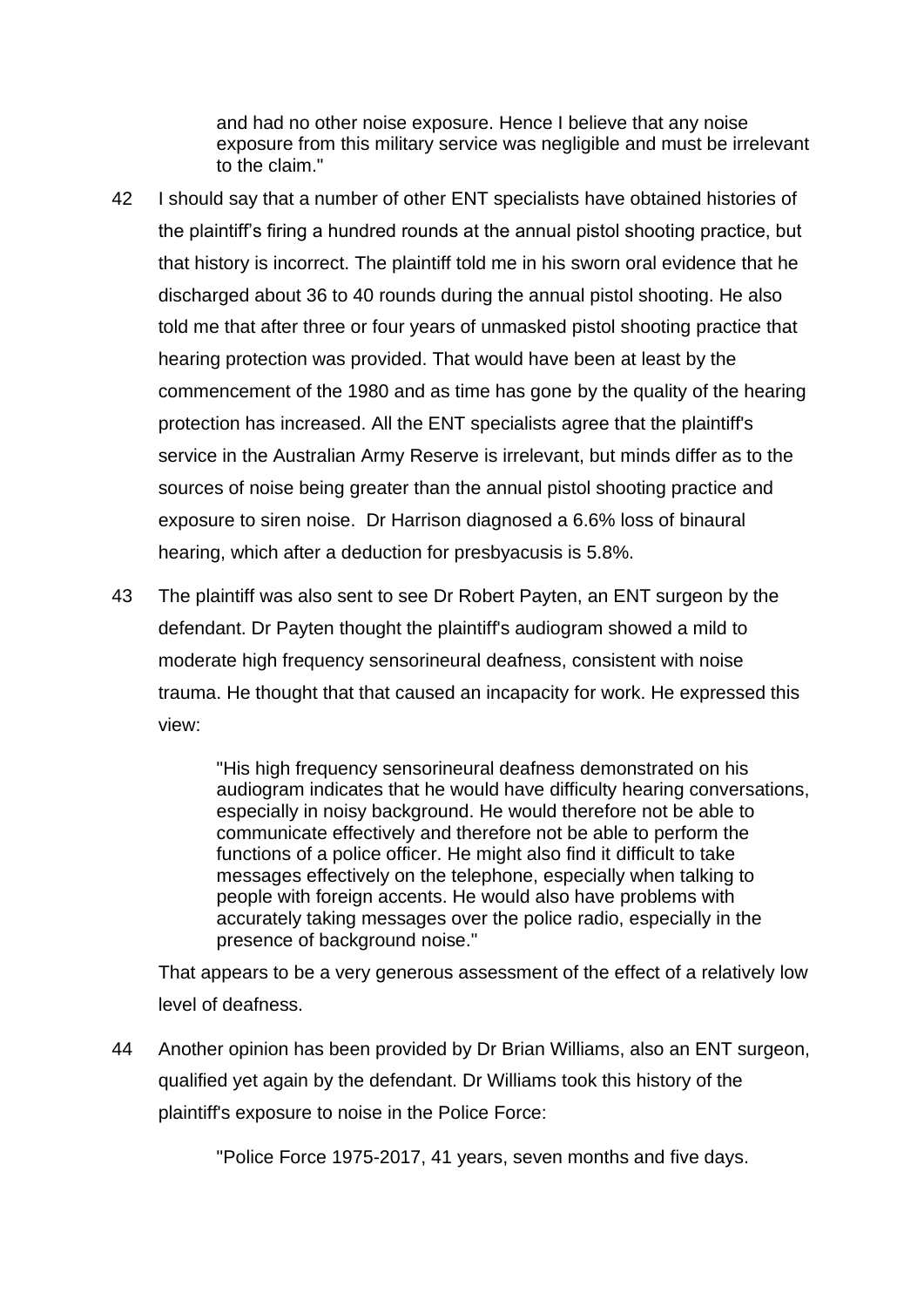• Police motorcyclist, 1983-2015 (32 years) and sometimes in a car - 70% on the bike and 30% in a car. He said he was exposed to the noise of:

- speakers in helmet for police radio.

- wind noise

- engine noise - if the engine is revving, like he's travelling on a street or freeway (he would have to raise his voice and yell and stop the bike

or idle to have a conversation at one metre)

- sirens 3-4 times per day for 10 seconds or two minutes on escort. He said maximum time was four minutes. He said he would have to turn the siren off to have a conversation at one metre. He said the siren was located near the leg on either side.

-he said he was on the motorbike 5-8 hours per day, riding the motor cycle on the freeway and local roads of varying speed - 50% on freeway at high speed and 50% in towns. He said no hearing protection was worn.

• Pistol firing once a year (Smith & Wesson then Glock) at an outdoor range. He said there were five items, six people in a line. He said that he fired 60-80 rounds per training, plus was exposed to five to six other people firing. He said no hearing protection was worn for the first four years, then hearing protection was worn.

• Tarmac noise during escort duties once a month for 12 years. He said he was exposed to the noise of jet engines for three minutes per episode.

• He said no one episode he was washing a Police car and two siren on the roof bar activated for one second. He said he noted dulled hearing temporarily. He said he had no tinnitus and no vertigo. "

Dr Williams expressed the view the plaintiff was unable to do office work because of his hearing loss. Because of that loss he cannot hear the telephone and had difficulty communicating. The doctor also thought that the plaintiff became angry and frustrated when he was unable to hear. Dr Williams thought that the plaintiff thought that the problem was a "moderate one". Dr Williams clearly accepted an incapacity due to the boilermakers' deafness. In a supplementary report, Dr Williams expressed the view that the extent of the plaintiff's hearing loss was 5.1% binaurally, less than the assessment made by Dr Harrison.

45 Finally I have an assessment made by Dr Joseph Scoppa, an otorhinolaryngologist. Dr Scoppa was qualified by the plaintiff's solicitors. Dr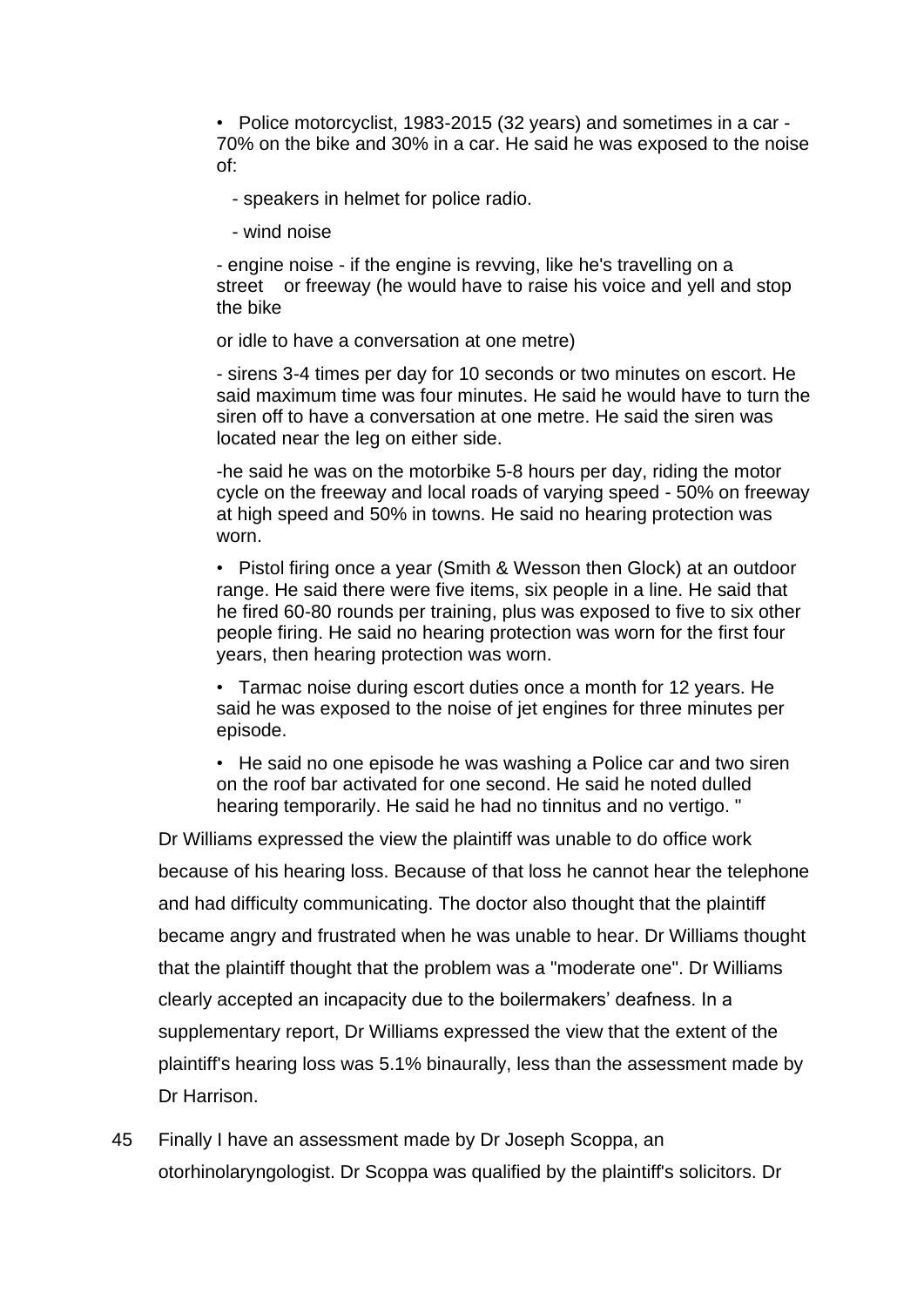Scoppa's history of noise exposure is fuller than those made by Dr Harrison and Dr Williams, but is contentious. Dr Scoppa's outline of the plaintiff's noise exposure commences on the third page of his report of 3 October 2018. The first point he notes is of exposure to noise of police car sirens, police car radios, alarms and traffic noise. The second is of noise during crowd control duties at demonstrations and sporting events. The plaintiff gave no evidence of being exposed to noise of demonstrations or sporting events. He referred to neither of those activities in his evidence. It is unusual for Highway Patrol officers to be involved in riot control or to be attending sporting events. Furthermore, people attend sporting events for entertainment and amusement, and during the COVID-19 lockdown there was much community anguish about not being able to attend sporting events.

- 46 According to Dr Scoppa, the plaintiff was also exposed to noise from patrons and loud music at licensed premises. With the utmost respect to Dr Scoppa, the plaintiff was in the Highway Patrol, not the licensing branch and the plaintiff did not tell me about any exposure to noise at licensed premises nor did he ever mention in the course of his work having to attend upon a hotel or club or the like. Furthermore, hundreds of thousands of the citizens of this state attend licensed premises for their enjoyment and amusement, not to be deafened.
- 47 The doctor also had a history of noise exposure from the annual firearm practice, but again, with an exposure to discharge of 100 rounds, which is not the sworn evidence. He also took a history of noise attending and completing a Glock transition course, but I have held previously that that carried no risk and I will in due course refer to that case. He also had the plaintiff exposed to the noise of euthanasing injured animals such as cows, sheep and dogs. Dr Harrison also took that history, but he pointed out that is was so occasional as to be irrelevant. Furthermore the plaintiff could muffle the sound of the discharge of a firearm because this was something that he did deliberately and he could don his helmet to muffle the noise.
- 48 Dr Scoppa also had a history of Highway Patrol, driving cars and motorcycles, exposing him to the noise of traffic and wind noise due to wearing a motorcycle helmet. With the utmost respect to Dr Scoppa, every person who drives a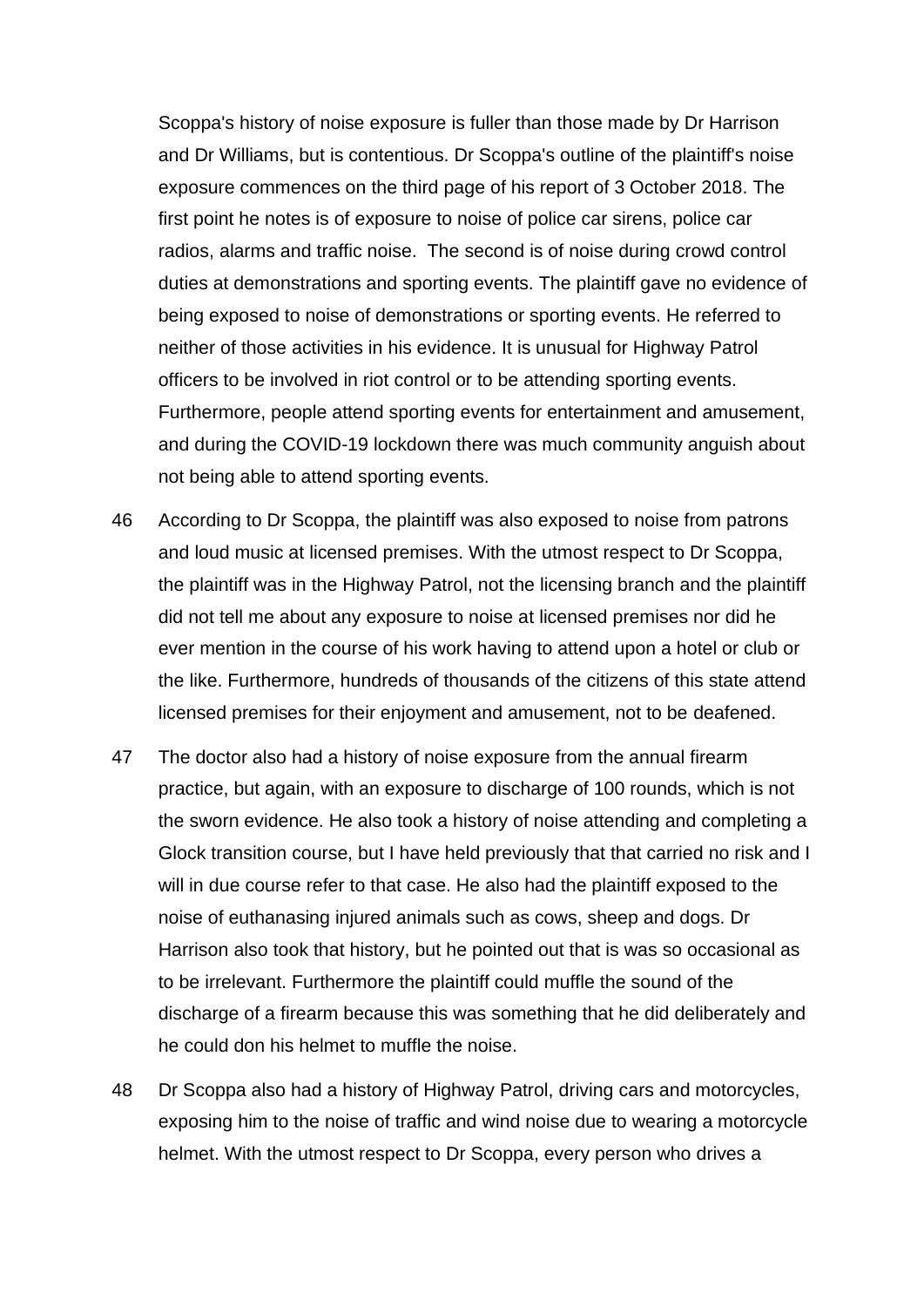motorcycle in this State is required by law to wear a helmet. Every motorcycle helmet wearer would be exposed to wind noise. Furthermore, anybody on the road is exposed to traffic noise.

- 49 The final matter that the doctor has a history of is tarmac aircraft noise when performing police escort duties, but they would appear to be intermittent, and the exposure to tarmac aircraft noise would be only part of doing police escort work.
- 50 Dr Scoppa diagnosed a 9.7% loss of hearing. How he came to that he sets out in his report, but it is completely inconsistent with the assessments of Dr Harrison and Dr Williams. Furthermore, he had a 1% loading for "severe tinnitus". The plaintiff does not have tinnitus, let alone severe tinnitus, and certainly tinnitus is not a certified infirmity. The report of Dr Scoppa is of no utility whatever.

# **Overview**

51 An overview of the plaintiff's incapacity can be found in the opinion of Dr Andrew Keller, who is an occupational physician qualified by the defendant, who examined the plaintiff on 16 January 2018. Dr Keller has a history which is important. It concerns what happened after 16 June 2015. It is this:

> "Mr McAlister continued in the Highway Patrol until on 16 June 2015, during DEFTAC training, he injured his cervical spine. He was unfit to work for one month. He was treated with physiotherapy. He eventually returned to work full time but remained on restricted administrative duties for the next two years.

He came to be diagnosed with noise induced hearing loss in September 2015, which he attributed to firearms and motorcycle use. He now wears hearing aids on both sides since 2017.

Mr McAlister ceased his full time administrative duties in November 2015, and went on sick [report]. He states that both the pain in his foot and the pain in his neck made him unfit to work even at administrative duties on a full time or part time basis. He was then medically retired on 9 February 2017."

It would appear, therefore, that after the plaintiff's neck injury he never returned either to Highway Patrol duties or general duties but was restricted to doing administrative work. Significantly, there is no history given that the plaintiff had to give up the administrative work because of hearing difficulties.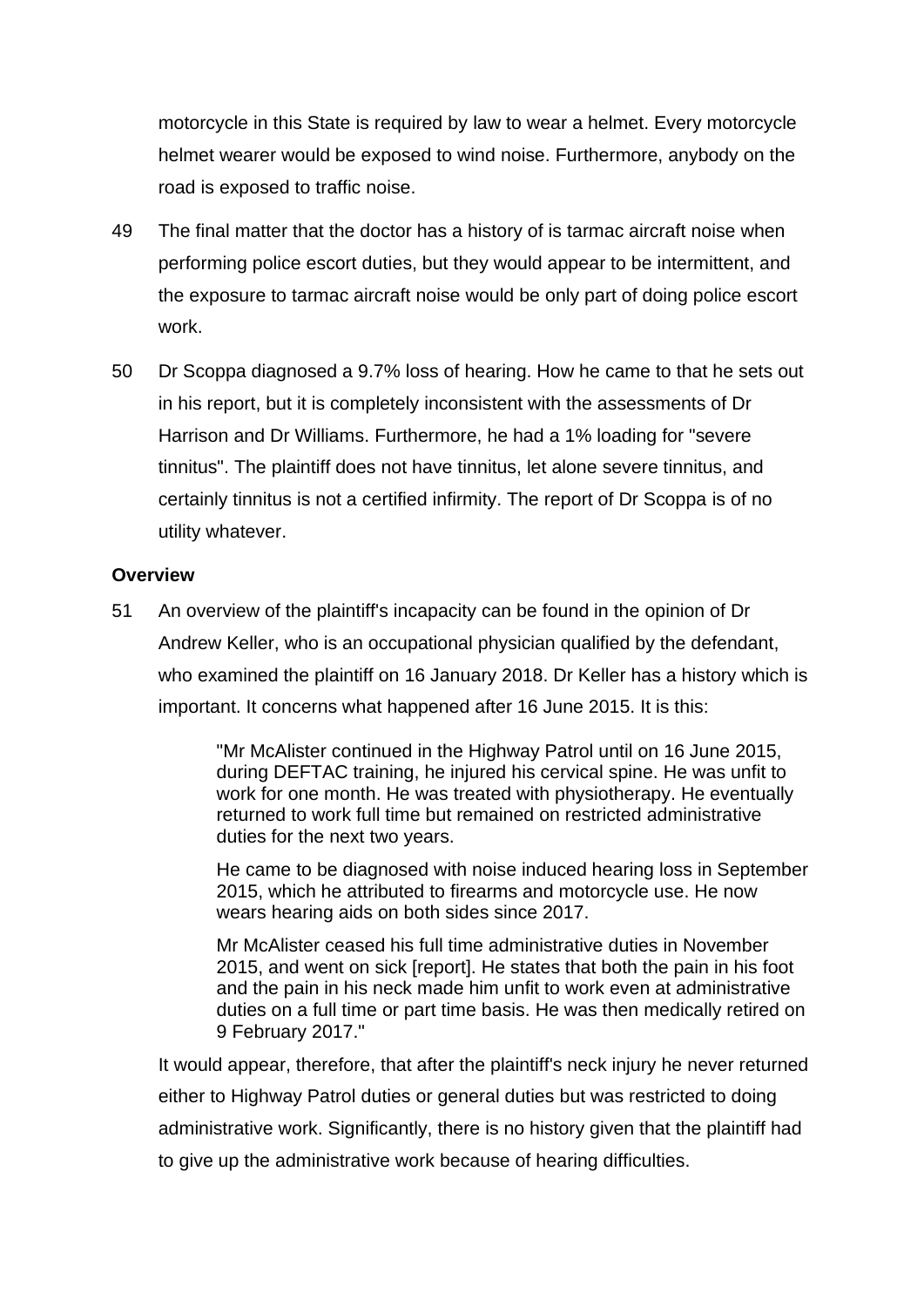52 Dr Keller expressed the view that, without the plaintiff's hurt on duty conditions, he would think that the plaintiff could work full time in light or sedentary work. In his opinion the plaintiff had no capacity for work due to his HOD conditions. He expressed the view that the plaintiff was permanently unfit to work as a police officer and appeared to be unfit for all forms of work, even part time administrative duties, as he could not sit or stand or move or stand for more than brief periods. He clearly accepted that the plaintiff's foot injury resulted from the event of 22 July 1983 and his neck problem arose from the injury of 16 June 2015. It is because of that assessment by Dr Keller that the plaintiff was found by PSAC to be totally incapacitated for work, therefore entitling him to a base pension of 85% of the salary of his office.

# **Consideration**

- 53 Because there are three certified infirmities it is necessary to consider the total impairment of the plaintiff - that is, the total disability resulting from each of the three certified infirmities. I refer to this in *Conway v SASTC* [2012] NSWDC 249; (2012) 11 DDCR 212 between [36] and [38]. Only a small part is played by the plaintiff's sensorineural deafness in his total disablement. The proximate cause of incapacity is the neck injury. After that the plaintiff never returned to full time operational work either in the Highway Patrol or general duties or in the VIP escort work, as the history obtained by Dr Keller which I quoted earlier says. The plaintiff was forced to give up even administrative work by the combined effect of his neck and foot problems, with perhaps some impact from the deafness. Again, that is referring to Dr Keller's history, but he makes no mention of the deafness, perhaps because it was outside his specialty.
- 54 Doing the best I can, I believe that 60% of the plaintiff's incapacity results from the neck injury, 30% of his incapacity results from the hallux injury and 10% of the incapacity results from the sensorineural deafness. There are 15 percentage points of the attributed salary of office available in an application under s 10(1A)(c) of the Act; therefore there is 9% that could be available for the neck injury, 4.5% available for the foot injury and 1.5% available for the sensorineural deafness.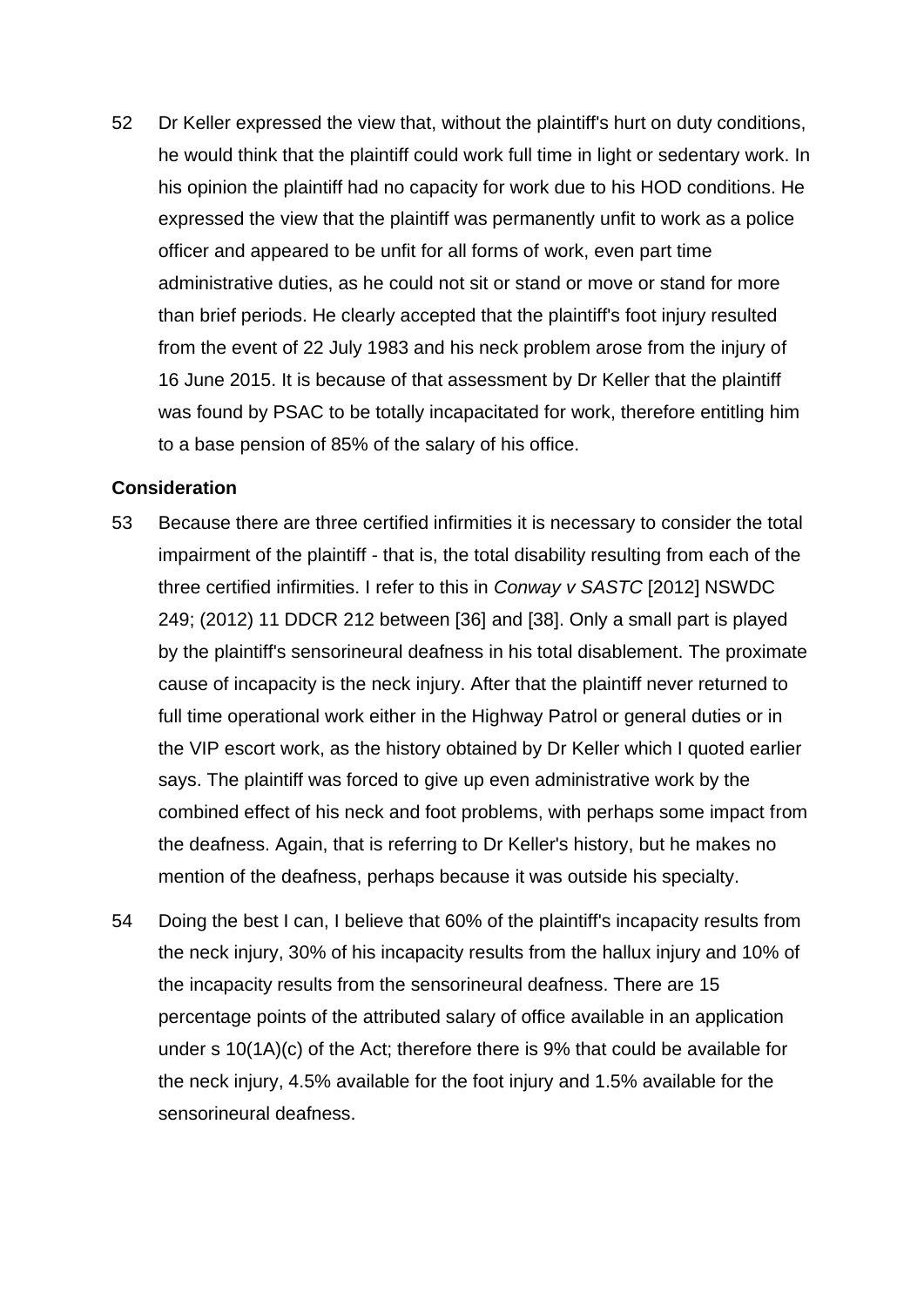- 55 The question for me is what abnormal risks was the plaintiff exposed to in respect of each of his certified infirmities. I have used the terminology "abnormal risks" because that was terminology adopted by Emmett JA in *SASTC v Green* [2014] NSWCA 289 at [35]. His Honour also used the term "exceptional risks". The shorthand used in the Special Statutory Compensation List is "special risk", but I am happy to use the term "abnormal risk" because that is closer to the terminology of the statute.
- 56 I shall first consider the neck injury because that constitutes the greater part of the plaintiff's disablement. It matters not that the plaintiff was exposed to a risk in the course of training rather than in the course of the execution of his duty: see *Green v SASTC* [2013] NSWDC 200 at [35]. That finding was not challenged in the unsuccessful appeal to the Court of Appeal. As at 16 June 2015 the plaintiff was aged 59 years and ten months. He was required to pose as an offender. He was engaged in by a young constable, a fitter man than the plaintiff, that young constable being from somewhere in one of the Blue Mountains police stations. He was tackled by a fit officer while posing as an offender, whereby he was thrown to the ground in order to be handcuffed. In doing that, the plaintiff sustained a transient head injury but, more importantly, the aggravation of pre-existing cervical spondylosis.
- 57 This is a risk to which the only people generally exposed are offenders, or suspected offenders, resisting arrest. This is obviously not a risk to which members of the general work force would normally be required to be exposed. It is accepted by the defendant itself that this was an "abnormal risk". Doing the best I can, the degree of the risk is towards the mid-range. The mid-range would indicate an award of 4.5% - that is, half of 9%. Doing the best I can, I allow 4% of the attributed salary of office because of this risk.
- 58 I turn to consideration of the plaintiff's left hallux/foot problem. This is hotly contested by the defendant, just as Mr Perrignon, who appeared for the defendant in *Green*, did in this Court and in the Court of Appeal. Mr Ower for the defendant, who was opposed to Mr Perrignon in *Green*, in this case submitted that there were many members of the general workforce who ride motorcycles in the course of their work - for example, farmhands, stockmen,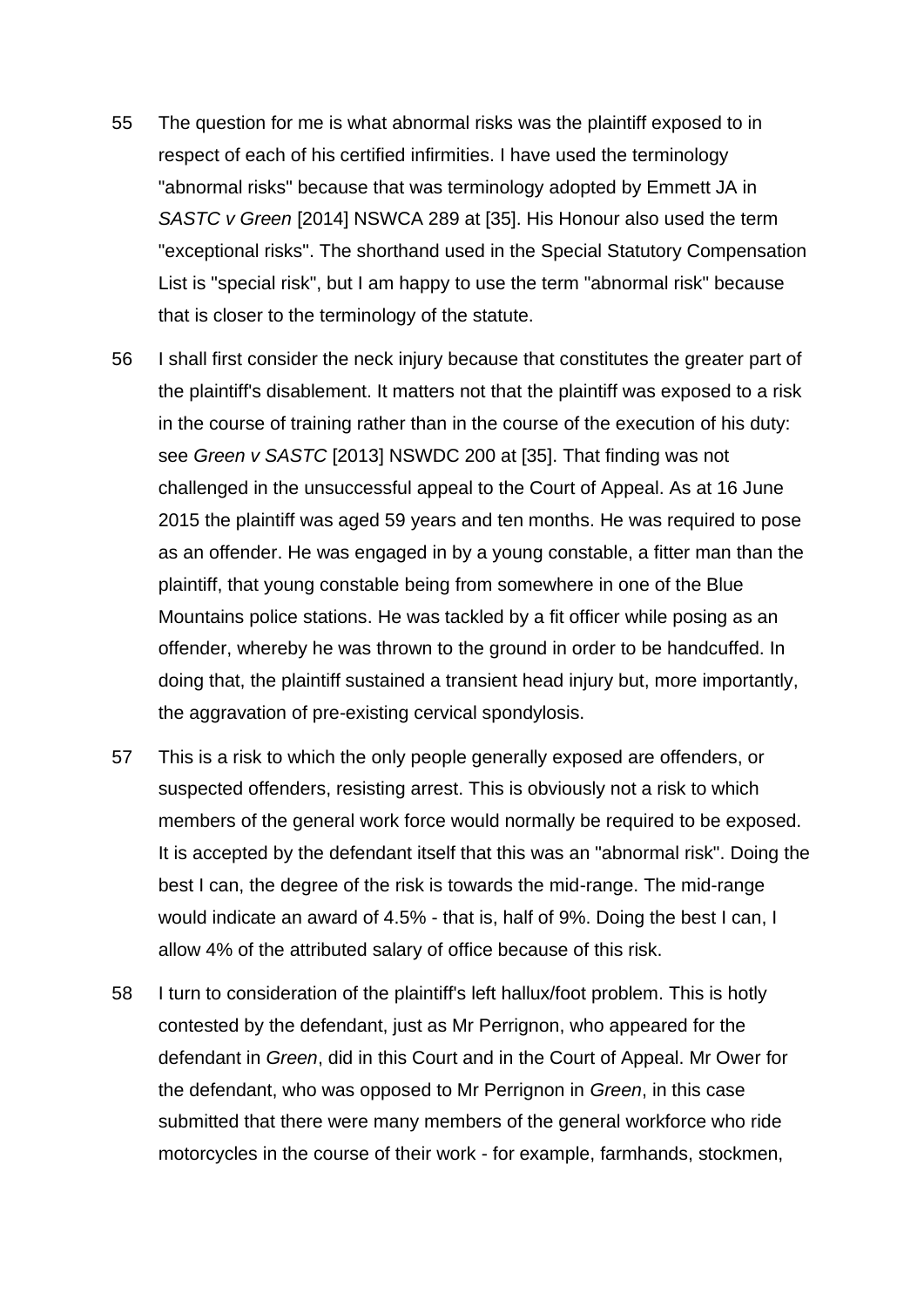courier drivers, food delivery drivers, postmen and postwomen, and those who work in the motorcycle racing industry.

59 That is so, but raised in *Green* was the dichotomy of a police officer driving a police vehicle in the course of his or her employment who was injured in a motor vehicle accident compared to a policeman injured in a motor vehicle accident who was involved in a high speed pursuit. As I said in *Green* at [21]:

> No one would argue that a constable of police who was lawfully involved in a high speed police pursuit in a motor car and, because of some obstruction on the road, malfunction of the police vehicle or interference from the offender seeking to escape apprehension, was injured, was not exposed to a risk to which members of the general workforce would normally not be exposed. However, it is arguable that the risk of being involved in a motor vehicle accident in the course of one's employment would not carry such a risk. For example, a police constable driving a police vehicle or indeed the observer or passenger in a police vehicle could be injured when some errant motorist, who failed to keep a proper lookout, ran into the back of the police vehicle whilst it was proceeding in normal traffic. Equally, some constable of police proceeding in a normal line of traffic, in no circumstance of urgency, merely moving from one place to another, might himself be distracted, fail to keep a proper lookout, and collide with another motor car driven by a member of the general public.

In the Court of Appeal that dichotomy was adopted by Emmett JA at [33]:

The Trustee accepts that a police officer engaged in a high-speed pursuit is required to be exposed to risks attracting s 10(1A)(c) because driving at high speed through urban areas without regard for the road rules in conditions of extreme urgency are both causative of injury and directly affect or increase the risk of injury. Further, the Trustee accepts that a police officer who arrests a violent offender is required to be exposed to relevant risks because effecting an arrest of a violent person is directly causative of injury and increases the level of risk. Finally, the Trustee accepts that an officer engaged in an urgent rescue operation in rough terrain from a dangerous height is required to be exposed to relevant risks that cause injury and affect the degree of risk.

60 I know from the detailed description of the course which the plaintiff was attending that it was a high-speed motorcycle driving course. The fact that the injury occurred during training is again irrelevant. It appears that the police motorcyclist was being trained to drive at a very high speed, at a speed generally forbidden to other motorcycle riders. It is clear also from the evidence which I have cited today that it was only after completing this course successfully that the plaintiff commenced working in the Highway Patrol as a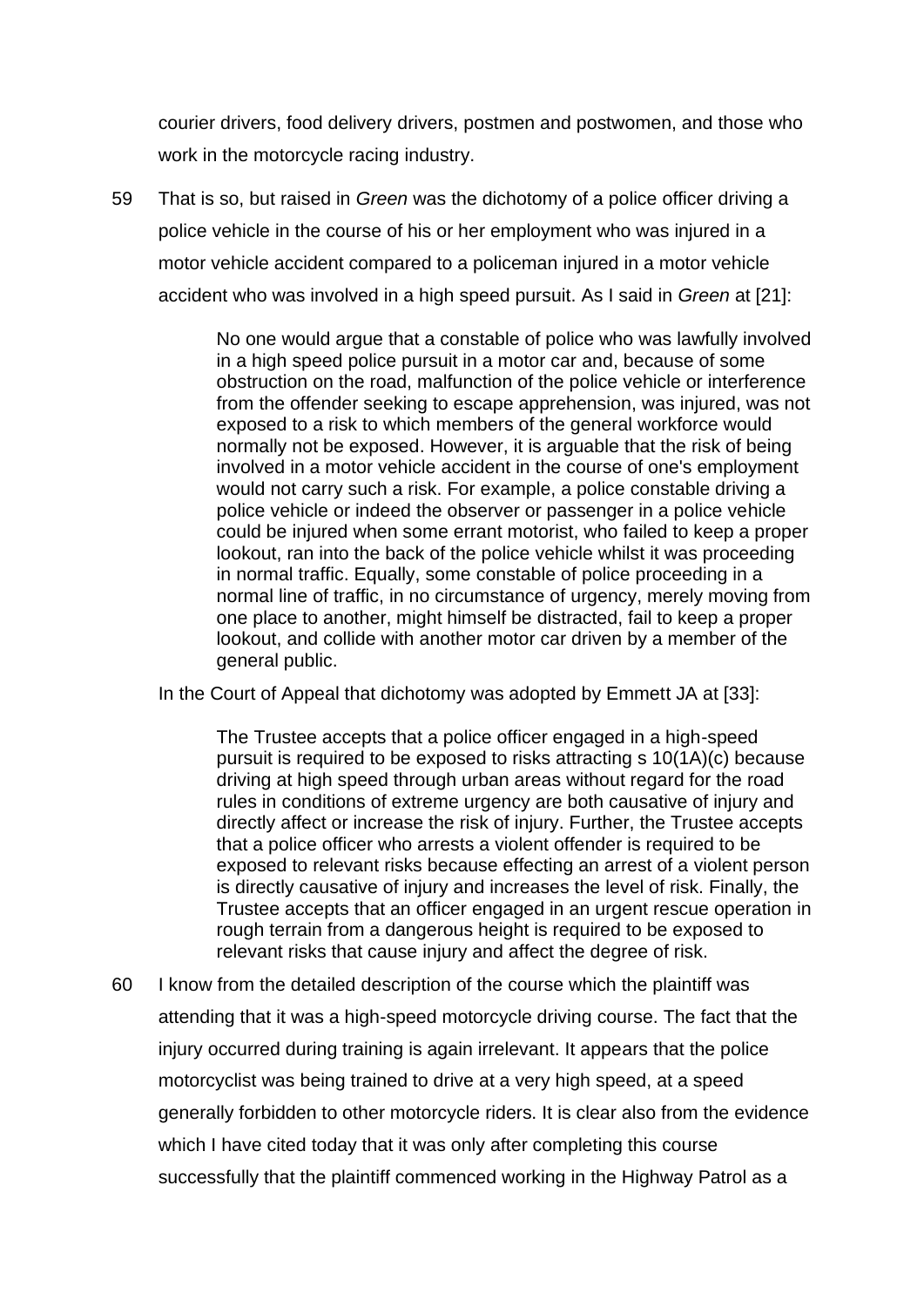motorcycle rider. The course ran from Monday 18 July 1983 to Friday 12 August 1983, a period of five weeks. The course was from 7.30am to 2pm. Allowing a half hour break, that would indicate six hours per day, five days a week. That is 30 hours per week or, all told, 150 hours of training. During the course the plaintiff was required to drive an off-road vehicle on a dirt track. That was not directly to train him for high-speed motorcycle work but, rather, to improve his balance on the vehicle which he was riding and also to get him to use the throttle correctly. That was the effect of Mr McAlister's sworn evidence. The off-road trail bike, I am told, was a Honda 500 XL.

- 61 Motorcycle police riders generally ride a street bike, not trail bikes. It appears to me that the training here involved was unusual or special training for operating police road bikes at high speed. It appears to have been to encourage the officer to have greater control of the bike than would an ordinary motorcyclist. I accept that it contained an abnormal risk because it was specialised training, training to which only members of the Police Highway Patrol are exposed in order to conduct high-speed pursuits on police motorcycles. However, the risk was low. Of the available 4.5% of the attributed salary of office, I would allow 1%.
- 62 I turn now to the sensorineural deafness. Despite every argument that could be mounted by Mr Hammond remain unpersuaded that the plaintiff's exposure carried an abnormal risk of injury. Hearing protection was worn after four years on annual pistol training. The extent of the number of rounds discharged by the plaintiff was less than recorded by the ENT specialists. Clearly the hearing protection was available by the commencement of the 1980s.
- 63 In *Conway v SASTC* [2012] NSWDC 249; (2012) 11 DDCR 232 I commenced at [22] to discuss what was meant by the words "general workforce" in s 10(1A)(c). I then turned to consider the risk involved in exposure to loud noise in Mr Conway's case. I said this:

28. … I cannot disagree with the observation made by O'Toole DCJ in Goddard where her Honour continued in [53] thus:

"It seems to me that 'the general workforce' includes factory workers, panel beaters, motor body builders, boiler makers, sheet metal workers, construction workers, operators of power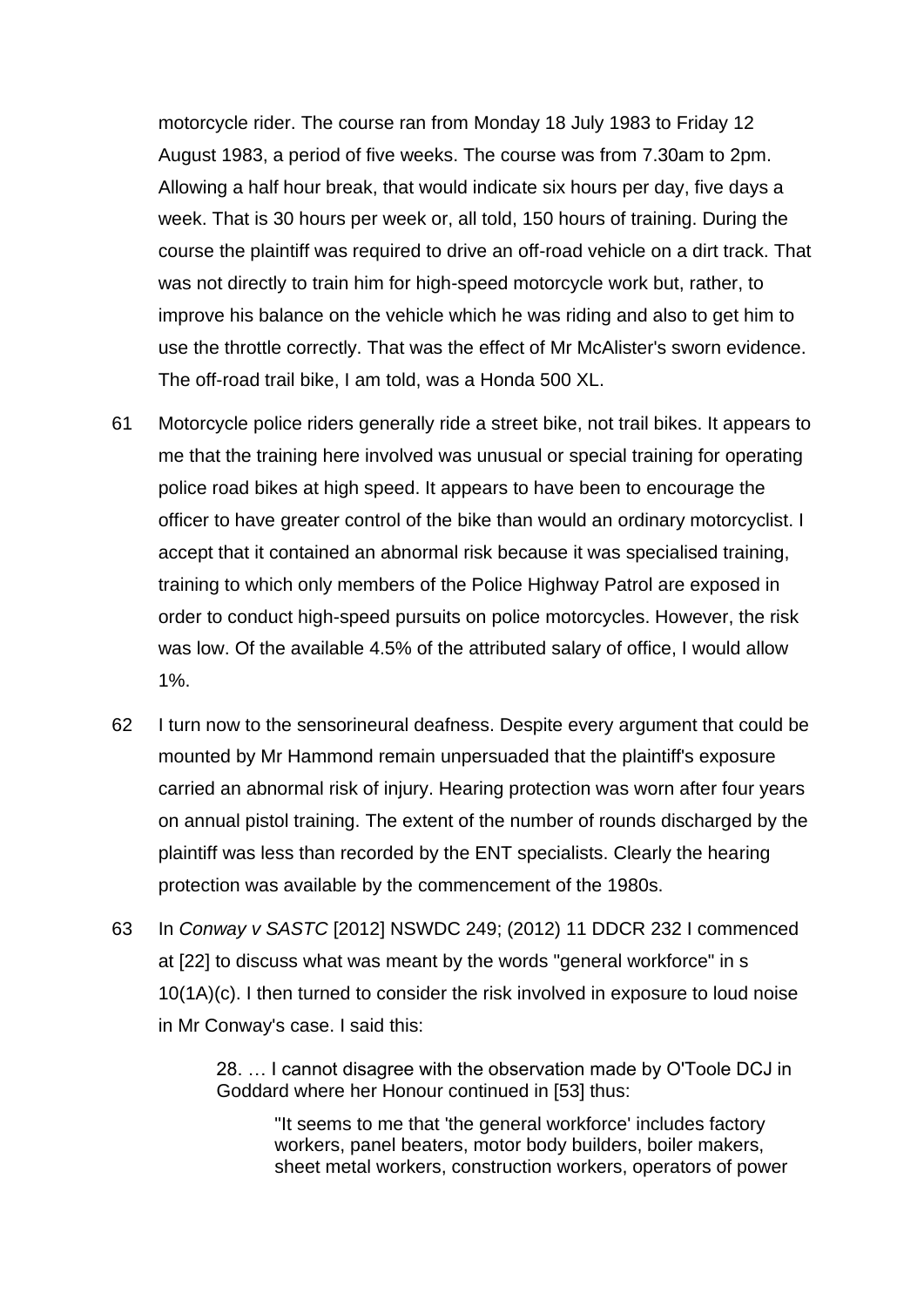tools and of heavy plant and equipment on urban building sites, couriers who ride bicycles and motorcycles in congested urban traffic and local council workers who repair urban roads and footpaths: those members of the 'general workforce' are exposed [to] noise which exceeds 85 decibels. It seems to me 'the general workforce' also includes miners, abattoir workers and construction workers who use explosive and concussive devices which generate noise that is similar to small arms fire in confined spaces."

29. I wholly accept that many members of the general workforce are exposed to loud industrial noise. Indeed, in the course of argument I pointed out that making such a submission is largely otiose in light of the fact that what is now often called industrial deafness was known originally as "boilermaker's deafness" and was described in the Workers Compensation legislation as 'boilermaker's deafness' and any deafness of like origin. However, the amount of industrially caused deafness has, due to legislation commencing in the 1980s, fallen away dramatically because of occupational health and safety concerns and, for example, improved hearing protection, which is proven in the evidence of the plaintiff himself and, for example, recorded by the history he gave to Dr Payten of improvements in hearing protection.

30. It is significant, in my view, that at the time when the number of persons affected by industrial deafness was decreasing and that there were Occupational Health and Safety laws requiring employers to reduce the amount of noise generated within the workplace the plaintiff continued in his work as a weapons trainer to be exposed to the loud noise of the discharge of firearms.

31. The leading authority as to the meaning to be attributed to s 10(1A)(c) is still Thoms v SASTC, which I cite in [24] of Walsh v SASTC. It is worth repeating:

"There are many, many risks to which policemen are required to be exposed, and which are more numerous and more dangerous than risk to which the general workforce are normally exposed. Mr Mansfield [Counsel for the respondent] identified some of them. He said, for example, that policemen are required to rescue children, babies from houses that are on fire; that they do this and the community is grateful. They are also required to arrest dangerous criminals.

It seems to me that [s  $10(1A)(c)(ii)$ ] invites me to place on a spectrum various risks to which policeman are exposed and which will be uncommon, or be a risk to which the workforce would normally not be exposed, and to assess where those risks are on the spectrum, in order to make an award of a percentage of attributed salary between 85 and 100 per cent."

32. Very few people work in our community as weapons trainers. Very few people would have worked for the length of time that the current plaintiff worked with firearms and handguns. Very few people would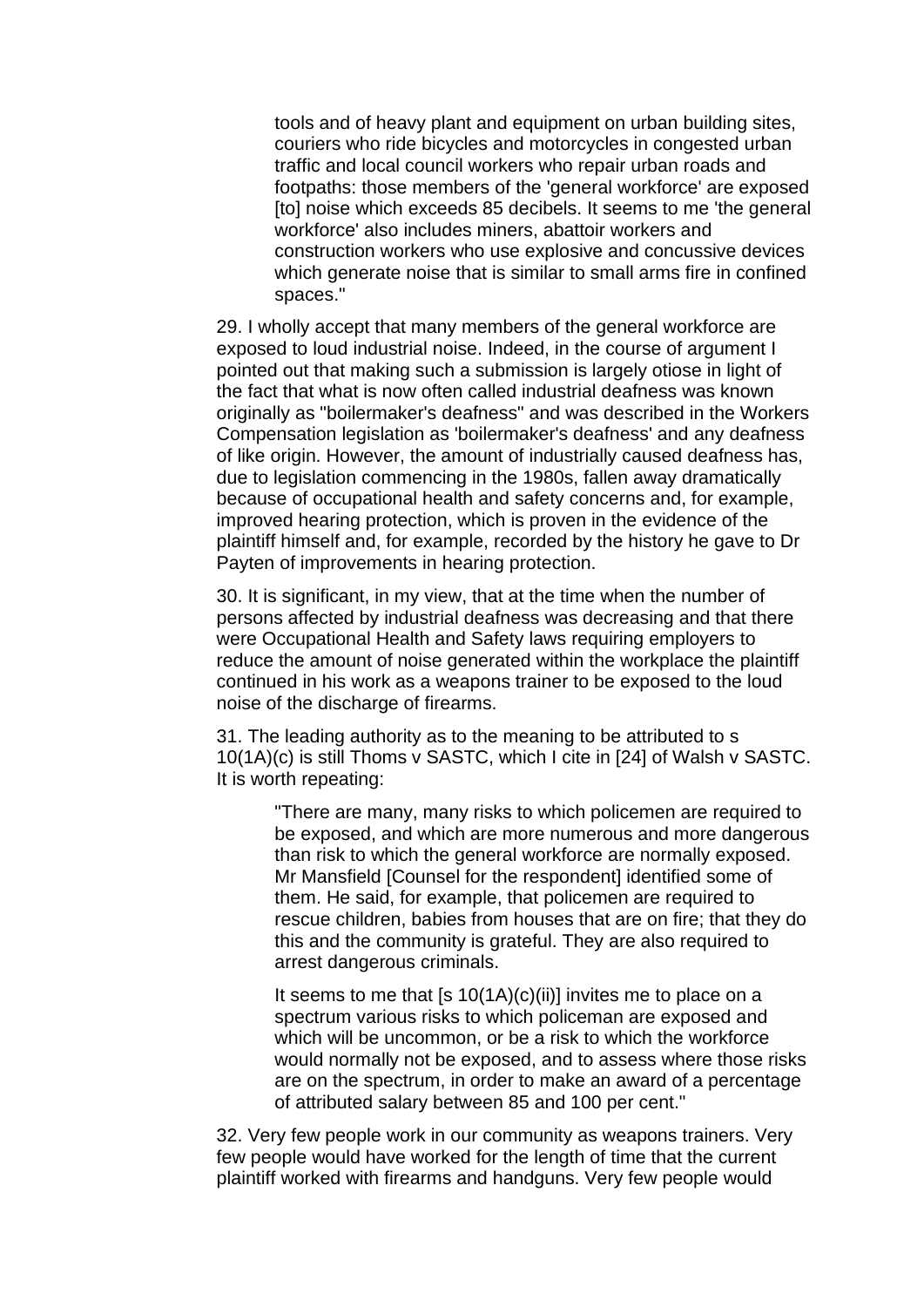have been exposed to the risk of noise by being exposed to over one million rounds of ammunition fired from Smith and Wesson revolvers and Glock pistols.

33. However, here the thing which I think is pertinent is the work that the plaintiff did, in particular, training in the TRG that required him to be exposed to the noise of firearms deliberately without any form of hearing protection which, in general, would be counter to the industrial environment in nearly every industry governed by statute in this State.

34. For reasons that I will in due course come to, it was submitted to me by Mr Ower for the defendant that only "part of a part" of the 15% available could be attributed, if at all, to the plaintiff's exposure to noise which carried a risk that member of the general workforce would not normally be exposed to. That is because of the large number of certified infirmities, only some of which are the subject of the current application.

35. There is much force in what Mr Ower submitted and it is supported by authority. During the course of the same argument, I suggested to Mr Ower perhaps 1% to which Mr Ower replied "or less". Bearing in mind that part only of the plaintiff's exposure to noise carries a special or unusual or uncommon risk, to use terminology used in other judgments, I would allow half a percent for the special risk involved in the plaintiff's exposure to loud industrial noise when working in the TRG.

The issue was also discussed by me in *Green v SASTC*:

27. Similarly, one can approach my decision in *Tanks v SAS Trustee Corporation* (NSWDC RJ894/03 Neilson DCJ, 1 September 2004, unreported). The cases are legion, in which it is pointed out that members of the general workforce are often required to be exposed to loud noise such as to induce industrial deafness, formerly known as boilermaker's deafness. Indeed, the issue is discussed in *Conway v SAS Trustee Corporation* at [29] to [33]. In *Tanks*, the plaintiff's certified infirmities were caused by his having been exposed to the noise of two quick explosions at about 8.30 pm on the evening of 24 April 1993. The plaintiff, at that time, was the coordinator of the Transit Police at Lidcombe. He had held that position since January 1990. Commencing at [10], I set out the circumstances in which the plaintiff was exposed to these two quick explosions. Essentially, they were the explosions of detonators placed on a railway line. The detonators were commonly used to advise gangs of railway workers, in particular fettlers, of the approach of oncoming trains. Commencing at [12], I said this:

"12. On 25 October 1995 the plaintiff made a statement about the events of the evening of 24 April 1993. Paragraphs 10, 11 and 12 of that statement recite what occurred and I shall recite them in these reasons for judgment:

'We had climbed down onto track level and commenced to walk in different directions along the Bankstown line on the southern side of the tracks. Vince went easterly direction and I went in a westerly direction. I was in the vicinity of the last staunchion for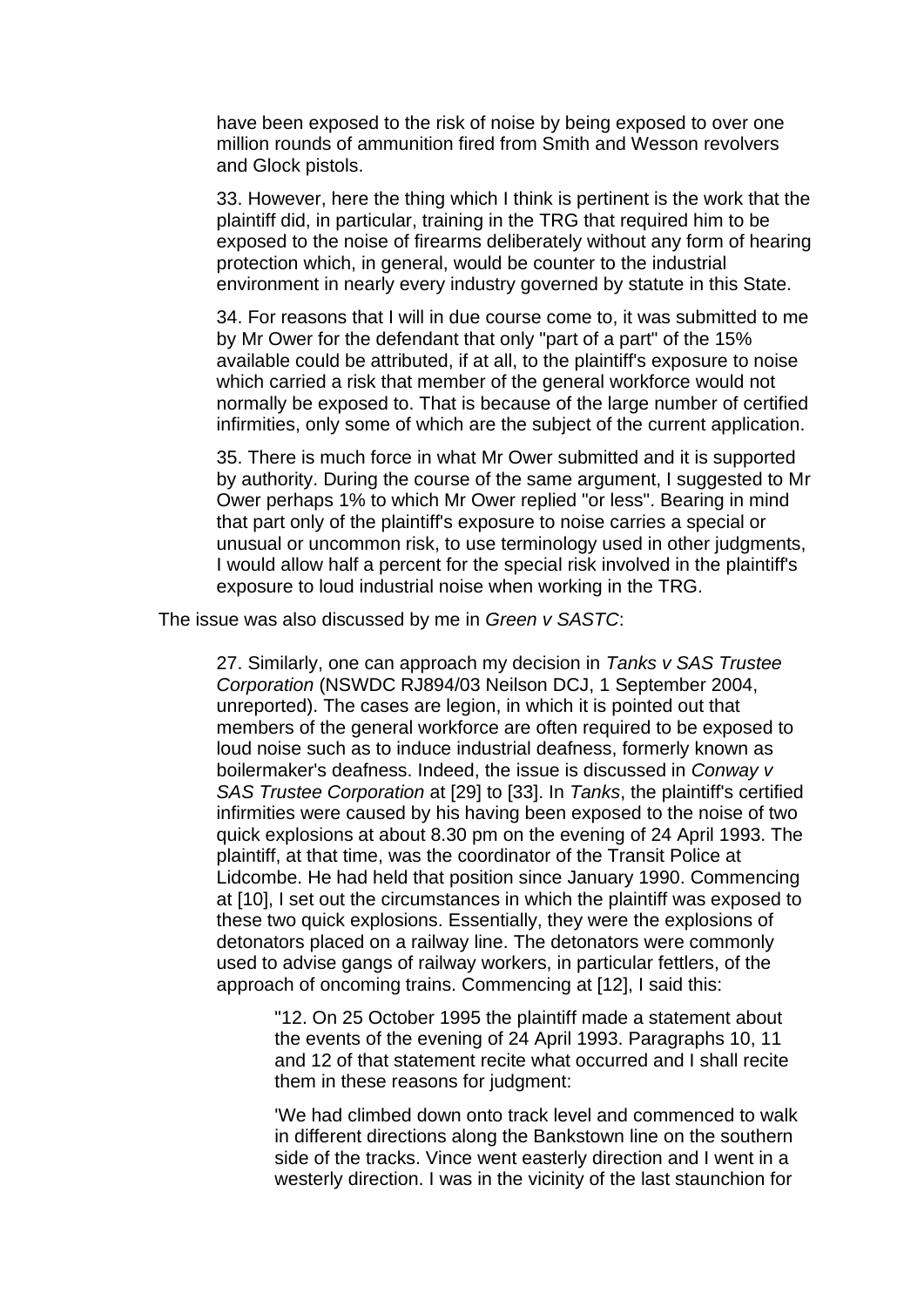overhead wiring and approaching the overhead bridge, when I heard a train approaching from the Birrong direction. I moved back towards the embankment for safety reasons, which is approximately one to one and a half metres south of the southernmost railway line.

The train approached [sic] at a moderate speed and when the driver's compartment at the front of the train came directly along side of me I heard two quick explosions, which immediately caused [sic] me to go deaf in both ears.

The train appeared to slow and then continued past me. As I could not hear I stood there for what appeared a short time before commencing to walk towards Collucio who at that time I think was walking in my direction. I was still suffering deafness, before a loud ringing in my ears. After about what appeared to me to be one to two minutes of complete deafness, my hearing started to come back at more or less the same time as the ringing took over. I cannot recall the exact conversation between Collucio and myself about this incident, but it was to the general effect of Vince checking to see if I was O.K. first, and then a general discussion, although I didn't see them, that the explosion was that of railway detonators. Due to being certain of the explosion being that of railway detonators, and the loud ringing in my ears, we return [sic] to the police vehicle without further inspection in that area.'

13. There in evidence photocopies of four photographs. The photocopies are not of good quality, however I infer from the photograph numbered 3, and from the general experience of any person who has ever ridden on the railways of Sydney that the area between the railway line and this embankment would be at a lower level than the railway line itself. Railway detonators had been placed on the line with a view to their exploding, the noise being, in theory, designed to warn both the train driver and the workmen working on the line, that, firstly, there were workmen on the line and, secondly, that the train was approaching. The inference I draw is that the plaintiff was standing beside the embankment probably with his feet at a lower level than the level of the railway line itself, that is the steel line, between one and a half metres from the railway line, and would have had his ears much closer to the detonators than, for example, the driver of the train or any passenger in the train."

In the next paragraph of my reasons, I quoted the subsection and continued thus:

> "15. The first question for my determination is whether the plaintiff was exposed to a risk to which members of the general workforce would normally not be required to be exposed in the course of their employment. No doubt there are many members of the normal workforce who, with reckless indifference to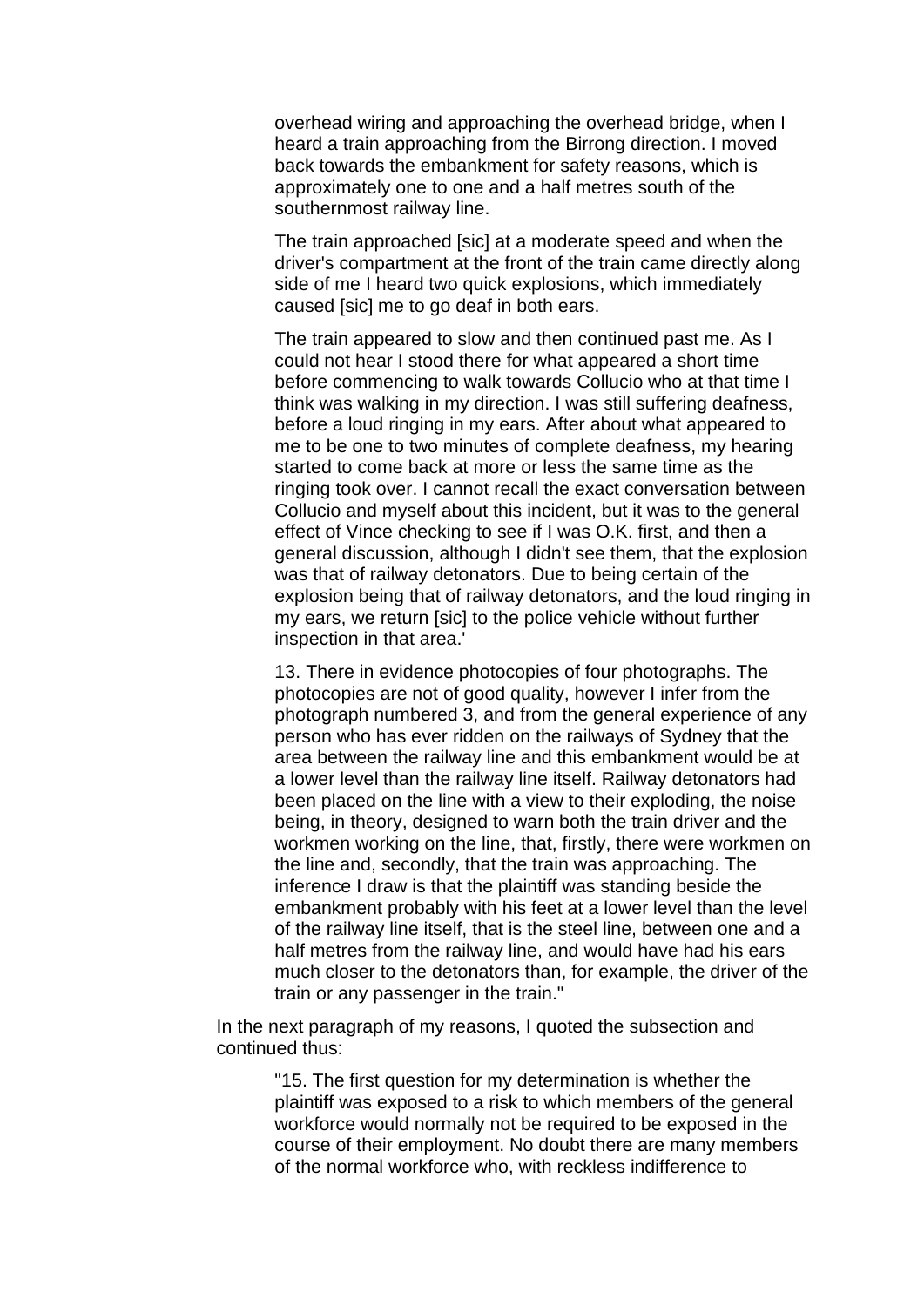punctuality, travel daily to and from work on railway trains. There are many railway commuters who have heard the noise of these detonators placed on railway lines. Equally, there would be many train drivers and train guards who have heard the noise of railway detonators and there were many fettlers and other railway personnel who would hear the noise of railway detonators. However the crew and the passengers in a railway train would be insulated from the noise of the detonation by the physical fact that they were above the detonation and by the steel undercarriage of the railway line and the steel and glass fabric of the railway cars. The railway cars themselves would insulate crew and passengers from the extent of the detonation. Equally, in the normal course of the operation of the railways those working on the line would be at some distance from the site of the detonation. The evidence does not disclose how far the detonators are placed from those working on the railway line, but one would think in the exercise of commonsense that it would be some distance, perhaps hundreds of metres, in order that those working on the line, alerted of the oncoming train by the noise of the explosion, would have time to remove themselves and any tools or equipment with which they were working from the line in order to enable the train to pass the area where they were working.

16. The plaintiff was placed in a position which no ordinary member of the workforce would normally be placed, that is, within one to one and a half metres of the site of the detonation, without any protection of his hearing, without any barrier to muffle the sound, and at a level where the sound of the detonation would be closer to his ears than it would be to any other person. Equally, the evidence in this case, and it is commonsense, indicate that members of the general public are not permitted on the railway reservation, that the only people who can be on a railway reservation at any time outside of being within a train, are railway personnel and members of the emergency services, and it is conceded by learned counsel for the defendant [Mr Ower] that the only person or persons who would possibly be patrolling railway lines at night would be members of the New South Wales police force."

28. In *Tanks'* case, the question was not the risk of being exposed to loud noise nor the risk of being exposed to the noise of railway detonators, but to the risk of being exposed to the noise of railway detonators at very close quarters without hearing protection and unexpectedly.

64 Many members of the workforce are exposed to the noise of sirens. They include police officers, ambulance officers, fire and rescue service workers, members of bushfire brigades, members of the SES, other road users, and workers on the road who must listen to this constantly.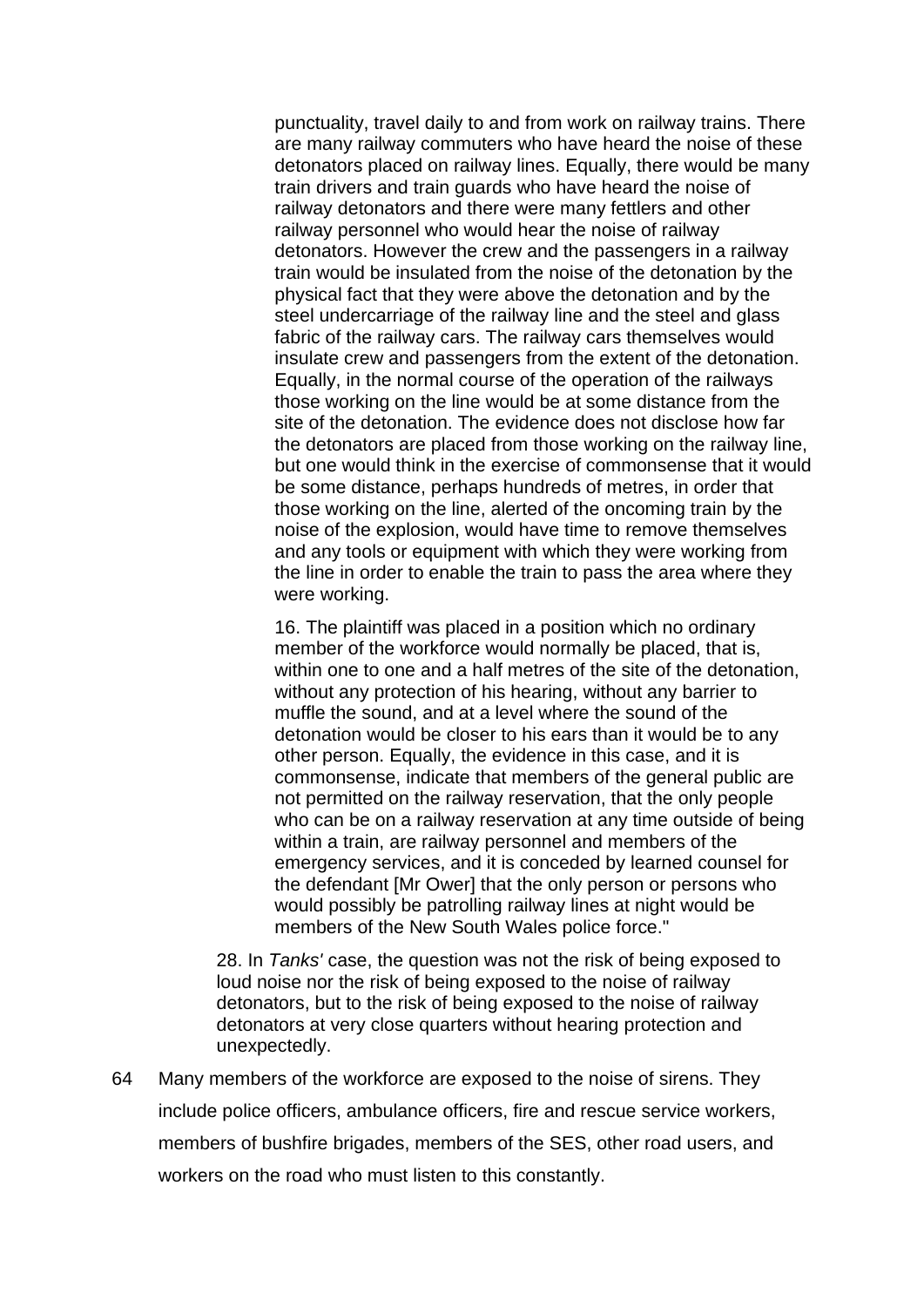- 65 It is compulsory to wear motorcycle helmets in this State. They are worn, clearly, by police motorcycle riders. Wind noise is common to every motorcycle rider. Every motorcycle rider is exposed to the noise of motorcycle engines and other road noise. I have already quoted Dr Patterson's observation that the police radio within a police motorcycle rider's helmet would be unlikely to be adjusted at such a level as to cause loud noises. However, many motorcycle riders ride and listen to music or the radio within their bike-riding helmets. The only difference is that the police motorcyclist would take less pleasure in listening to broadcasts on VKG than his own recorded music or the radio.
- 66 When called upon to euthanase an injured animal, which was very rare, the plaintiff, as I have already mentioned, could have reduced the level of noise by wearing his helmet when he discharged his firearm. As I have already mentioned, the noise of patrons at hotels and clubs or at music festivals or in demonstrations and the like are noises to which many members of the general work force are exposed. Indeed, many people expose themselves to such loud noises for pleasure. I am not persuaded that the plaintiff's police work exposed him to any abnormal risks which were injurious to his health.
- 67 Those who have succeeded in such a finding have to show something more, as was the case in *Conway* and as was the case in *Tanks*, which I cited in *Green*.
- 68 I trust that the reasons I have given thus far are sufficient to dispose with this application. Clearly, on my findings the plaintiff is entitled to an increase in his pension of 5% above 85%. That is, he is entitled to a pension of 90% of the attributed salary of his office.
- 69 Does anyone want any further reasons?

CABAL: No, your Honour.

DOYLE: Not further reasons, your Honour.

70 HIS HONOUR: I have inquired of the solicitors for the parties if any further reasons for judgment are required. I am told that none is so required. For those reasons I set aside the decision of the Police Superannuation Advisory Committee made on behalf of the defendant on 30 May 2019. I determine that